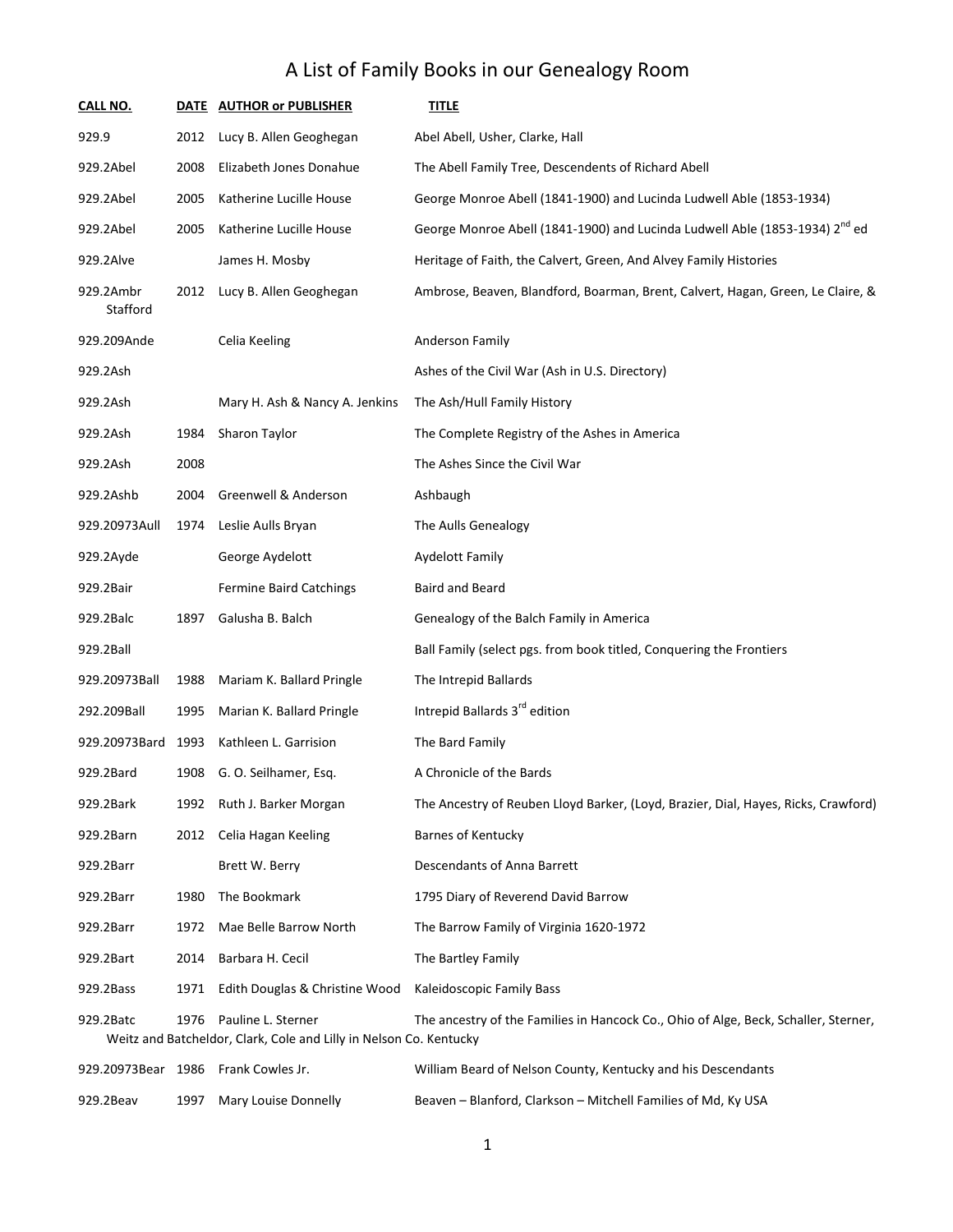| <b>CALL NO.</b>                           | DATE | <b>AUTHOR or PUBLISHER</b>                                 | <u>TITLE</u>                                                                        |
|-------------------------------------------|------|------------------------------------------------------------|-------------------------------------------------------------------------------------|
| 929.2Beel                                 |      | Maryrose C. Vernon Beeler                                  | The Descendants of Christopher (Bohler) Beeler                                      |
| 929.20973Been 1958                        |      | Mintie Allen Royse                                         | The Bennett Family                                                                  |
| 929.2Berr                                 | 1976 | George R. Griffiths                                        | The Berrys of Maryland, An Old Prince George's County Family                        |
| 929.9Blai                                 | 2010 | Ginny Blair Cecil                                          | <b>Blair Family Memories &amp; Recipes</b>                                          |
| 929.2Blan                                 | 1990 | Charles L. Bland                                           | A vision of Unity: The Bland Family in England and America; 1555-1900               |
| 929.2Blan                                 | 2005 | Beverly Ann Clement Thallemer                              | Thomas, Blanford and Allied Families of Maryland and Kentucky                       |
| 929.20973Bloy                             | 1980 | Nichols & Simpson                                          | William Bloyd - Bloyed of MD, VA, NC and Green Co., Ky and his descendants          |
| 929.20973Boar 1990                        |      | Mary Louise Donnelly<br>Boarman/Bowman and Allied Families | Maj. William Boarman Charles Co. MD (1630-1709) His Descendants                     |
| 929.2Boll                                 |      | James Reed Lawrence, Jr.                                   | From Pocahontas to the Bollings and Krimms                                          |
| 929.2Boon                                 | 2010 | Skees, Sumpter, Huffman &                                  | Our Boone Family History                                                            |
| 929.2Boon                                 | 1999 | Hazel Atterbury Spraker                                    | The Boone Family, A Genealogical History of the Descendants of George and Mary      |
| 929.2Boon                                 | 1977 | Fr. Ralph Beiting                                          | <b>Adventures of Daniel Boone</b>                                                   |
| 929.2Bowl                                 | 1976 | Katherine L. Bowling                                       | Thomas Bowling His Forefathers of MD His Descendants of Nelson County, Ky           |
| 929.2Bowm                                 |      | Thelma Allen                                               | Bowman of Washington County, Anderson County and Nelson County, Ky                  |
| 929.2Boye                                 | 1981 | Carl Boyer, 3rd                                            | Ancestral Lines revised (190 Families- all listed in front)                         |
| 929.2Brad                                 | 1994 | David Thomas Bradford                                      | The Bradfords of Charles City County, VA and Some of Their Descendants 1653-1993    |
| 929.2Brad                                 | 1995 | Brady and Carman                                           | The Brady Family of Norfolk, Eng., St. Mary's Co., MD & Wash. & Marion Co. Ky Vol 1 |
| 929.2Brad                                 | 2008 | Elizabeth Jones Donahue                                    | The Brady Family Tree, Brady Family Connection to the Mattingly & Green Families    |
| 929.2Bray<br>Jefferson Bray/Lydia Cochran | 2005 | Bessie Belle Parker Butler                                 | Bray Families VA, NC, TN, IN to Sullivan Co., Missouri, Peter Bray/Martha Scott to  |
| 929.2Bray                                 |      | 2011 Dr. Marvin D. Headley                                 | Bray and Headley Families Connection                                                |
| 929.2Bray                                 |      | 2004 Dr. Marvin D. Headley                                 | Henry Bray 1738-1797 of Nelson Co. Ky                                               |
| 929.2Bray                                 | 1996 | Dr. Marvin D. Headley                                      | Bray Families of the USA, Sketches, Obituaries, Marriages, Charts, Wills            |
| 929.2Brec                                 | 1986 | James C. Klotter                                           | The Breckinridges of Kentucky 1760-1981                                             |
| 929.2Brew                                 | 1981 | Given A. Brewer                                            | History of the Brewer, Lanius, Given, Perrin and Ankeny Families                    |
| 929.20973Bria                             | 1990 | Joseph L. Corbett                                          | Brian Bryan O'Brian Family of Colesburg, Hardin County, Kentucky                    |
| 929.2Bric                                 | 1960 | Leta Bricken Kirby                                         | Bricken - Cunningham - Johnson and Related Family Histories                         |
| 929.2Brin                                 | 1979 | Walter Briney & Esther Chu                                 | <b>Briney Patriots Pioneers and Families</b>                                        |
| 929.2Brow                                 | 2012 | Lucy B. Allen Geoghegan                                    | James R. Brown, Jonathan Brown & Elizabeth Beauchamp Families                       |
| 929.2Brow                                 | 2015 | Margaret Wilson                                            | James Marshall Browne Family of Bardstown, Kentucky                                 |
| 929.20973Brow 1965                        |      | Nellie Alwilda Brown Thonen                                | Brown, "Joshua's Tree" and "Papers of a Kentucky Town Lawyer"                       |
| 929.2Brow                                 | 2004 | Katherine L. House                                         | The Des. of Wm. E. Brown & Katherine Mary Edwards in Nelson Co Ky & Sharp Family    |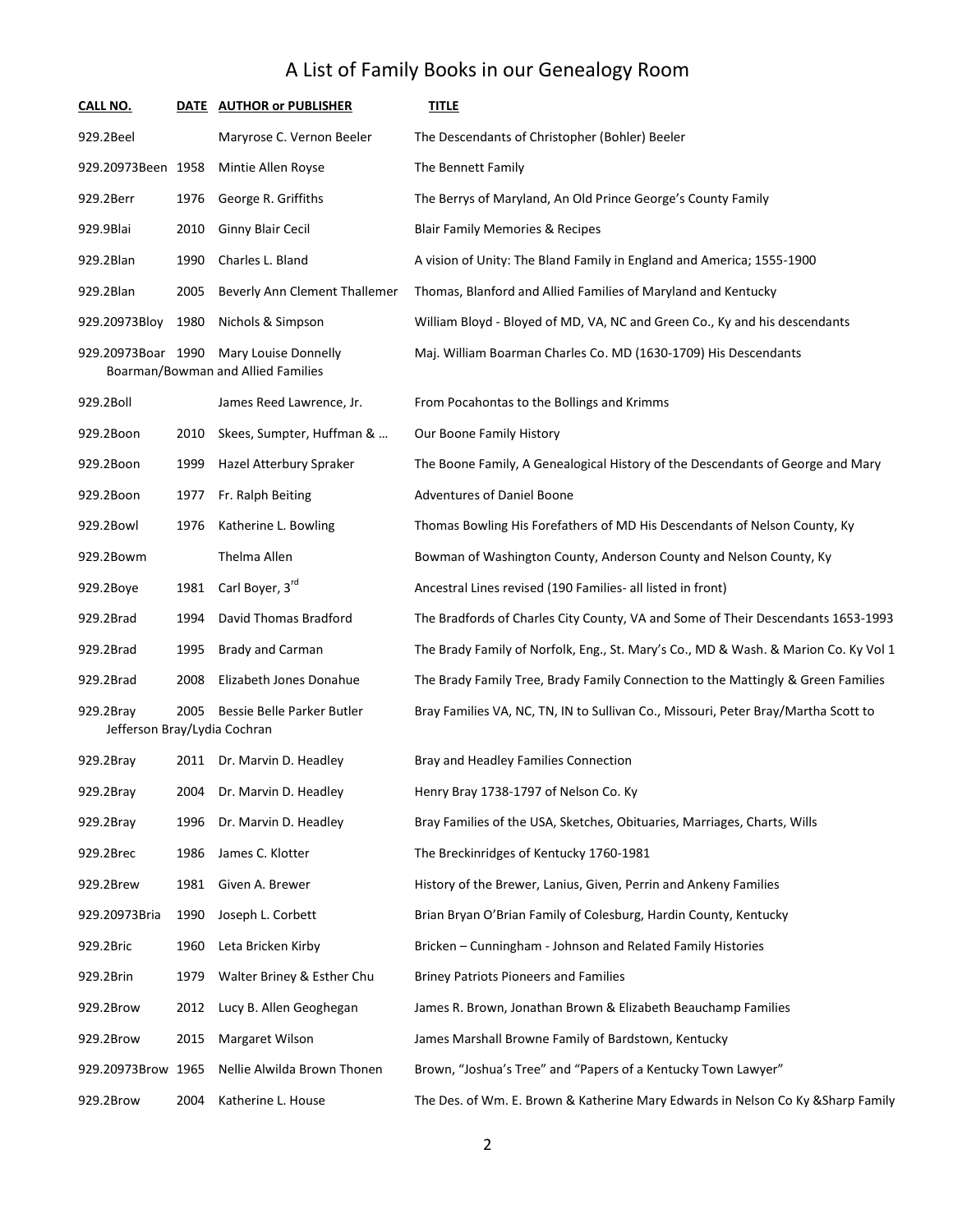| CALL NO.               |      | DATE AUTHOR or PUBLISHER                             | <b>TITLE</b>                                                                       |
|------------------------|------|------------------------------------------------------|------------------------------------------------------------------------------------|
| 929.2Brow              | 1999 | <b>Beatrice Addington Cleveland</b>                  | <b>Brown Relatives</b>                                                             |
| 929.209Brow            | 1991 | Robert Henry Brown                                   | Vincent Brown (1786-1853) of KY & OH, (and wife Martha Ann Allen 178-1991)         |
| 929.2Brow              | 2009 | Allen and Wildes                                     | My Kentucky Heritage, The George Brown Family, Early Kentucky Settlers             |
| 929.2Bruc              | 1987 | Violet Laverne Bruce                                 | John Bruce of the Shenandoah                                                       |
| 929.2Brun              | 1998 | Harlan K. Bruner                                     | Bruner Family of Grayson County, Kentucky                                          |
| 929.2Brya              | 1994 | McMurtry and Kallam                                  | Sir Francis Bryan and Company                                                      |
| 929.2Brya<br>FitzAlan) | 1993 | T. A. Fuller                                         | The Spear and the Spindle, Ances. of Sir Francis Bryan (Bryan, Bourchier, Bohun,   |
| 929.20973Buck 1988     |      | Wm H. Buckler and                                    | Buckleriana, Notices of the Family of Buckler                                      |
| 929.2Buck              | 1996 | Mary Louise Donnelly                                 | The Buckman Family of Maryland, Kentucky, Missouri, U.S.A.                         |
| 929.2Burb              | 1994 | Robert Dean Lawrence                                 | Burba Burbee Burby, Descendants of Peter Burbee, Sr. (c1729-1778) and others       |
| 929.2Burb              | 1991 | Joyce Brown Layman                                   | The Beginning of All Things, Burbank – Norris, Genealogy in the $20th$ Century     |
| 929.20973Burc 1970     |      | Toon, Rinehart, Albertine &                          | History of the Burch Family of Ky (John Arnold Burch and Emily Teresa Manning      |
| 929.2Burc              | 1996 | Helen E. Burch                                       | The Burch Family in Maryland                                                       |
| 929.2Burd              | 2001 | Howard W. Burdett                                    | The Burdette Family of Virginia and West Virginia                                  |
| 929.2Burg              |      | Charles E. Burgess                                   | <b>Burgess - Bailey Ancestry</b>                                                   |
| 929.2Burk              |      | Debora Baxter Jackson                                | Burkes/Burks from Colonial Tavern in VA to Plantation/Distillery in Loretto, Ky    |
| 929.2Burt              | 1979 | <b>Francis Burton Harrison</b>                       | Burton Chronicles of Colonial Virginia                                             |
| 929.2Byer              | 1976 | Marion S. Craig, M. D.                               | My Byers - Bonar - Shannon and Allied Families 1695-1976                           |
| 929.2Camb              | 2003 | Tom and Mary Lou Cambron                             | Descendants of John Baptist Cambron                                                |
| 929.2Camb              |      | Elizabeth Jones Donahue                              | The Descendants of John Baptist Cambron I                                          |
| 929.20973Cann 1990     |      | Bruce B. Cannady                                     | Ancestral Families of Alison Cannady                                               |
| 929.2Cann              | 1992 | Charles R. Cannon                                    | Cannon Bowlds Vol. 1                                                               |
| 929.20973Carn          |      | <b>Frances Leathers</b>                              | The Carney's                                                                       |
| 929.20973Carp 1992     |      | James Ausie Carpenter                                | Carpenter and Related Family Members Migrating From England, Mass                  |
| 929.2Cars              | 1976 | Alberta C. Kirkwood<br>Bishop, Howlett and Gastineau | They Came to Ky, Carson, Johnson, Vaught, Clore/Glore, Miller, Allen, Mosby, Reid, |
| 929.2Cart              | 1997 | Lu Ann W. Darling                                    | The History & the Mystery of the William Carter Family of Nelson Co., Ky and       |
| 929.209Cash            | 1995 | Vivian Cash Miller                                   | The Family of Warren Cash and Allied Lines                                         |
| 929.2Cham              | 2000 | Jan Smith                                            | <b>Chambers Family Reunion</b>                                                     |
| 929.2Chen              | 1978 | Charlton B. Rogers, Jr.                              | Descendants of Estienne Chenault                                                   |
| 929.20973Chen 1978     |      | Mrs. Cora Chenoweth Hiatt                            | History of the Chenoweth Family                                                    |
| 929.20973Chen 1994     |      | Shirley D. Harris                                    | The Chenoweth Family in America                                                    |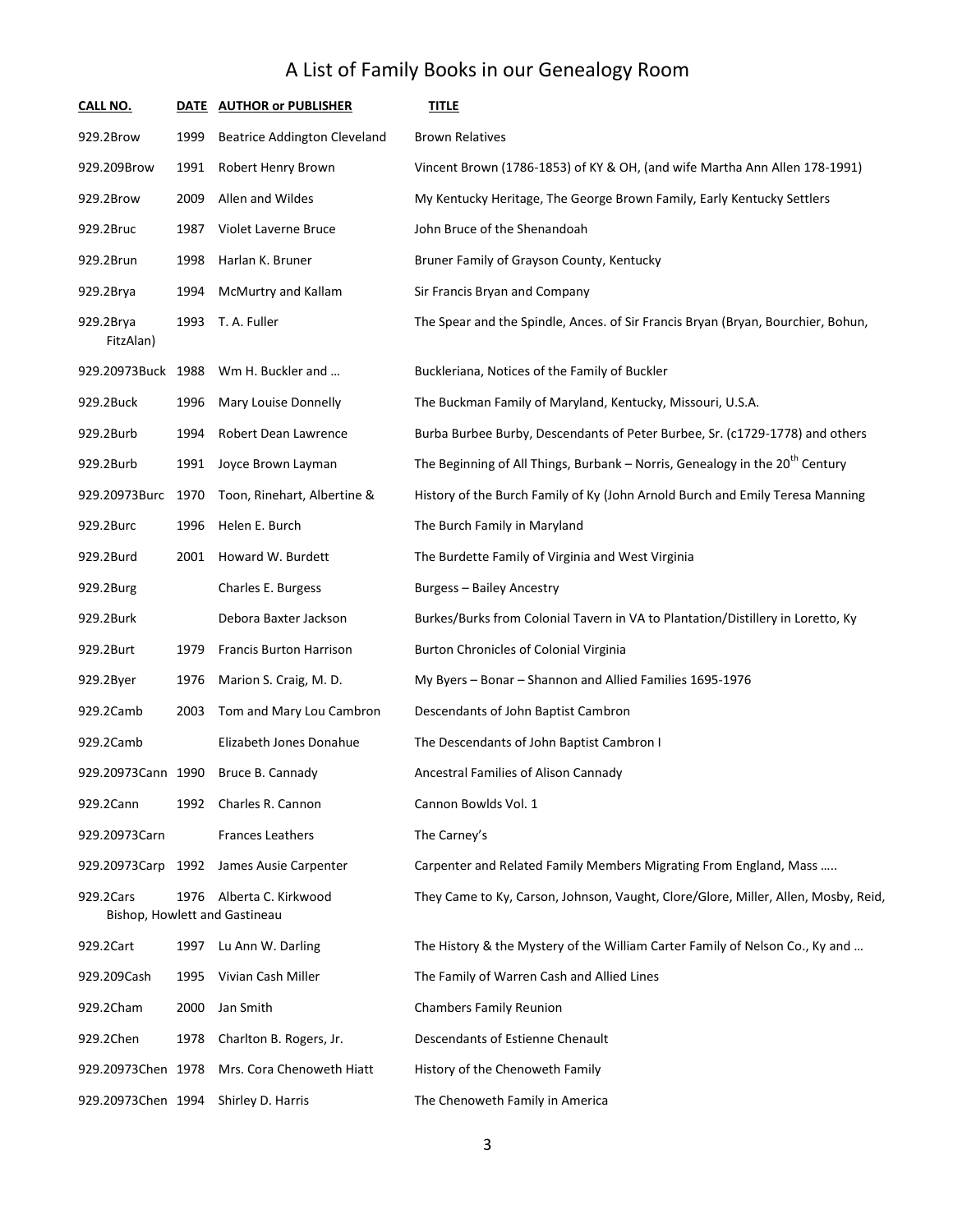| <b>CALL NO.</b> |      | DATE AUTHOR or PUBLISHER         | <b>TITLE</b>                                                                                                                                                                                            |
|-----------------|------|----------------------------------|---------------------------------------------------------------------------------------------------------------------------------------------------------------------------------------------------------|
| 929.2Chez       |      | Anderson, Chezem, Stetler        | The Chezem Genealogy 1650-1985                                                                                                                                                                          |
| 929.2Chur       | 1988 | <b>Charles Timothy Todhunter</b> | The Churchill Family Genealogy Vol. I                                                                                                                                                                   |
| 929.2Chur       | 1992 | <b>Charles Timothy Todhunter</b> | The Churchill Family Genealogy Vol. II                                                                                                                                                                  |
| 929.2Cinn       | 2008 | <b>Bob Cinnamond</b>             | Love of a Father                                                                                                                                                                                        |
| 929.2Cinn       | 2010 | <b>Bob Cinnamond</b>             | <b>Cinnamond and Allied Families</b>                                                                                                                                                                    |
| 929.2Cinn       | 2006 | <b>Bob Cinnamond</b>             | <b>Childhood Stories</b>                                                                                                                                                                                |
| 929.2Ciss       | 2013 | Barbara H. Cecil                 | Linus Cissell and His Descendants                                                                                                                                                                       |
| 929.2Clar       | 2009 | Donald L Williams                | A Clark Family in Kentucky, Ireland, Maryland, Virginia & Spencer Co. Ky 1785-1935                                                                                                                      |
| 929.20973Clar   |      | <b>Richard Lee Clark</b>         | Down on the Creek, A look at the Clarks Family that migrated to Pottingers Creek                                                                                                                        |
| 929.2Clar       | 1999 | Carol Gibson Flaherty            | Following a Kentucky Trace (Clark, French, Moseley, Bray, Russell, Westerfield,<br>Barnes, Bashore, Brown, Bruce Cotton, Cozine, Davis, Demarest, Hinton, Hopkins, Hudson, Johnson, Kitchen, Mattingly) |
| 929.2Clar       |      | <b>Richard Clark</b>             | A Century of Clark's in Marion, Nelson and Washington Counties of Kentucky                                                                                                                              |
| 929.2Clar       | 2013 | Barbara H. Cecil                 | The George Clark Family                                                                                                                                                                                 |
| $9292$ Clay     |      | 2014 - Debora Raxter Jackson     | Clayton Family File (Jos. Clayton 1760-1823 and his son Wm, and Grandson Green                                                                                                                          |

| 929.2Clay     | 2014 | Debora Baxter Jackson        | Clayton Family File (Jos. Clayton 1760-1823 and his son Wm. and Grandson Green )     |
|---------------|------|------------------------------|--------------------------------------------------------------------------------------|
| 929.20973Clea | 1988 | Peggy Frances Rush           | William and Hannah Cleaver: Kentucky Pioneers                                        |
| 929.2Clem     | 2004 |                              | Beverly Ann Clements Thallemer Clements and Allied Families of Maryland and Kentucky |
| 929.2Clem     | 1928 | J. W. S. Clements            | Origins of Clements – Spalding and Allied Families of Maryland and Kentucky          |
| 929.2Cobu     | 1978 | Silas R. Coburn              | Genealogy of the Descendants of Edward Colburn/Coburn                                |
| 929.2Colv     | 1991 | Latayne Colvett Stanfill     | <b>Colvett Family Chronicles</b>                                                     |
| 929.2Colv     | 1984 | Valerie Dyer Giorgi          | Colver - Culver Family Genealogy                                                     |
| 929.2Comb     | 2013 | Clara Jo Wright              | Combs Family 1658-1930                                                               |
| 929.2Coom     | 2007 | William L. Coomes            | The Kentucky Coomes Family History                                                   |
| 929.2Coom     | 2006 | Pat Coomes Davis             | Coombs, Gray, White Families                                                         |
| 929.209Coom   | 1994 | Henry D. Payne, Jr.          | William Coomes of Fort Harrod and Bardstown, Kentucky                                |
| 929.2Corb     | 1970 | Nannie L. Fordyce            | The Life and Times of Reverend John Corbly and the John Corbly Family Genealogy      |
| 929.2Corb     | 2017 | <b>Sharon Cecil</b>          | The Johnnie Corbin Family Military Legacy                                            |
| 929.2Corb     | 1995 | Gordon L. & James L. Corbett | Descendants of Robert Corbett, Thirteen Generations                                  |
| 929.2Corl     | 1991 | Rosemary Corley Neal         | Southern Sojourners, Corley - Sanford and Allied Lines                               |
| 929.2Cosy     | 2012 | Lucy B. Allen Geoghegan      | Philip Cosby "Uncle Phil" 1855-57 to 1939, Slave of squire Crumes                    |
| 929.2Cott     | 1976 | Peggy H. Gregory             | Cotton Picking Volume One, A Compilation of Cotton/Cotton Families                   |
| 929.2Cott     | 2011 | Geoghegan & Thompson         | <b>Cotton Records</b>                                                                |
| 929.20973Cox  | 1997 | Ronald L. Cox                | The Cox Family of Southern Indiana                                                   |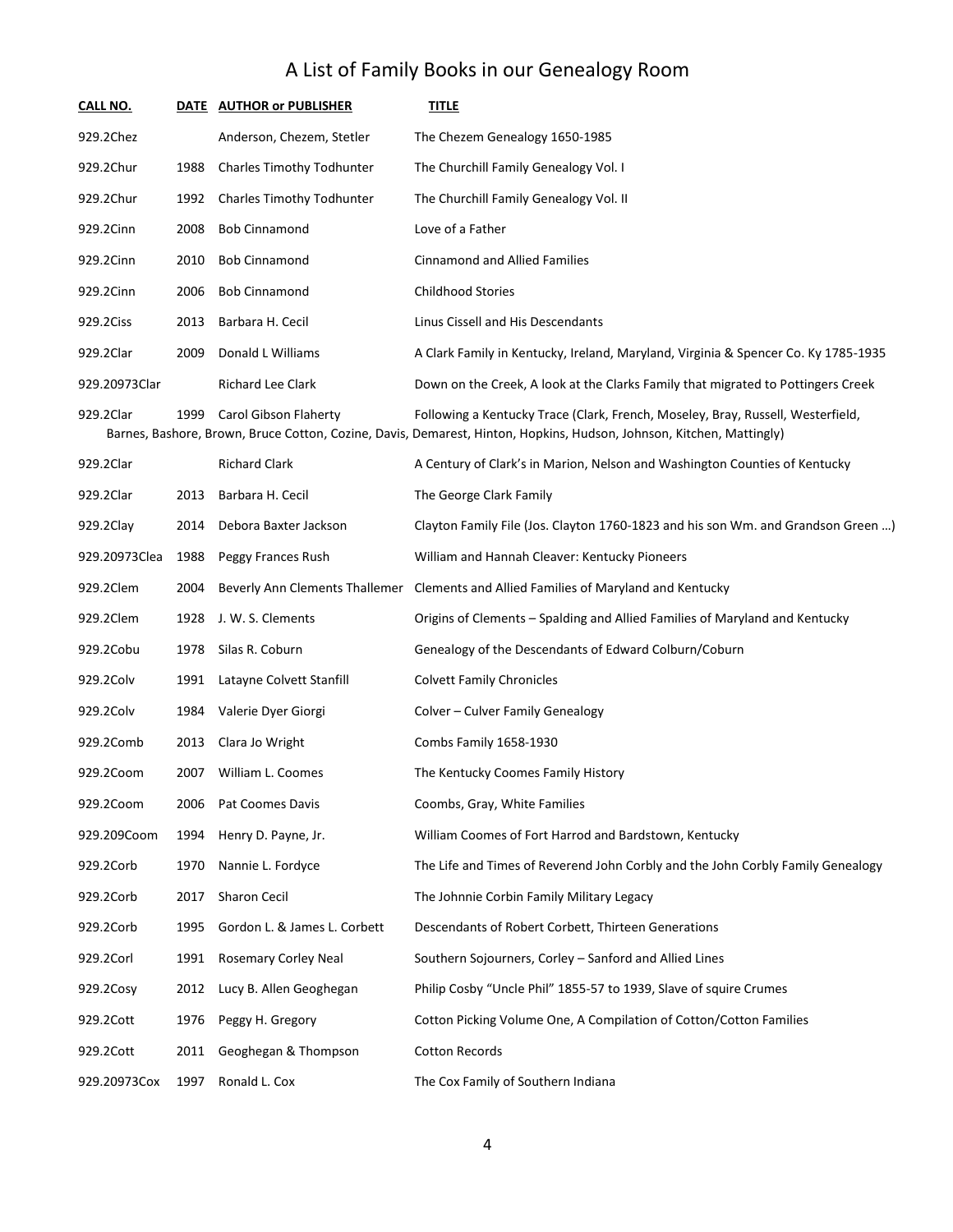| <b>CALL NO.</b>              |      | DATE AUTHOR or PUBLISHER                                                | <b>TITLE</b>                                                                         |
|------------------------------|------|-------------------------------------------------------------------------|--------------------------------------------------------------------------------------|
| 929.2Cox                     | 2000 | Kenny Ray Cox                                                           | Cox Characters, Conclusions to Confusions                                            |
| 929.2Craig                   | 1977 | Marion Stark Craig, M.D.                                                | John Craig and Some Descendants: Two Centuries of a Southern Family 1773-1976        |
| 929.20973Crav 1992           |      | Patricia Craven                                                         | The Craven Clan of Southwestern Pennsylvania and Various Kentucky Counties           |
| 929.20973Cray                | 1982 | Mary Louise Donnelly                                                    | Craycrofts of Maryland and Kentucky Kin                                              |
| 929.2Cree                    | 2005 | Creech, Schwendeman, Roark                                              | Pioneer Profiles: Powell, Sargent/Sergent, Durham, Creech & Related Families of Ky   |
| 929.2Cree                    | 1989 | Lillian Broughton Creech                                                | Creech Lineage                                                                       |
| 929.2Cris                    | 2015 | Darnell & Pike                                                          | Henry Crist, Businessman on the Kentucky Frontier                                    |
| 929.2Crom                    | 1964 | Florence Rebecca Harris                                                 | Cromwell - Harris - Montgomery and Allied Families                                   |
| 929.2Crum                    |      | 2011 Lucy B. Geoghegan<br>(and wives) Jane Collins, Jane Cyphers        | Philip Crume Family 1724-1801, Mary Crume & Abraham Birkhead, Jesse Crume            |
| 929.2Crum                    | 2008 | Ellen Tatum Smith                                                       | Jesse Crume's Diary 1859-1864                                                        |
| 929.2Crum<br>Benjamin Marks) | 2011 | Lucy B. Geoghegan                                                       | Philip Crume Family 1724-1801; Susannah Crume 1754 (spouses Eleazer Birkhead,        |
| 929.2Crum                    |      | 2011 Lucy B. Geoghegan<br>Franklin, Alfred Hines and Simeon King Crume) | Squire Crume Family 1798-1860 (children: Cyrus, Harrison, Lurinda, Thomas            |
| 929.2Crum                    |      | 2011 D & D Gladow                                                       | Philip Crume Family of the Shenandoah Valley, Virginia                               |
| 929.2Crum                    | 2010 | Lucy B. Allen Geoghegan                                                 | Philip Crume 1724-1801, Family and Nelson Co., Ky Land Records                       |
| 929.2Crum                    | 2012 | Brett W. Berry                                                          | Descendants of Philip Crume                                                          |
| 929.2Crum                    | 2012 | Diane McAdams Gladow                                                    | A Journey of Voices Stewards of the Land                                             |
| 929.2Crut                    | 1985 | Elizabeth W. McNamara                                                   | Descendants of Thomas Crutcher, Died 1722 Essex County, Virginia                     |
|                              |      | 929.2769495Culv 2000 Mark W. Thomas                                     | Descendants of Jonathan Culver                                                       |
| 929.2Cuts                    | 1999 | <b>Curtsinger &amp; Lacey</b><br>Cutsinger, Kretsinger, Krutsinger      | One Family's Story, Second Edition, Grotziner, Cretsinger, Crutsinger, Curtsinger,   |
| 929.2Davi                    | 2005 | Helen E. Hart Peyton                                                    | Isaac Davis and Elizabeth Kincheloe of Va., Their ancestors and Desc. and Related    |
| 929.2Davi                    | 2014 | Barbara H. Cecil                                                        | Philip Davis and Margaret Mattingly                                                  |
| 929.2Daws                    | 1978 | William H. Dawson                                                       | The Life Beautiful: Being Extracts from the Diary of W. H. Dawson (Baptist Minister) |
| 929.2Deat                    | 1973 | Edwin R. Deats                                                          | The Deats Families: Also Teats, Teets, Dates, Deets, Dietz and Deitz                 |
| 929.20973Dona 1977           |      | Frances Donan Patchett                                                  | David Crews Donan of Kentucky and his family 1774-1974                               |
| 929.2Dona                    |      | Donahue & Donahue                                                       | Generations of the Donahue and Mattingly Families                                    |
| 929.2Dona                    | 2008 | Elizabeth S. Donahue                                                    | Our Donohoo/Donahue/Donohue Ancestors: The Desc. of John and Nancy Ann               |
| 929.2Dono                    | 2008 | Elizabeth Jones Donahue                                                 | Genealogy Report for John Donohoo I                                                  |
| 929.2Down                    | 2014 | Barbara H. Cecil                                                        | William G. Downs and Elizabeth Ann Payne                                             |
| 929.2Drag                    |      | Fern W. Blanford                                                        | Dragoo Descendants of Pierre (1) Sr. and Jeanne Garnier                              |
| 929.2Drak                    | 1997 | Lavonne Sanders Walker                                                  | Drakefords in America                                                                |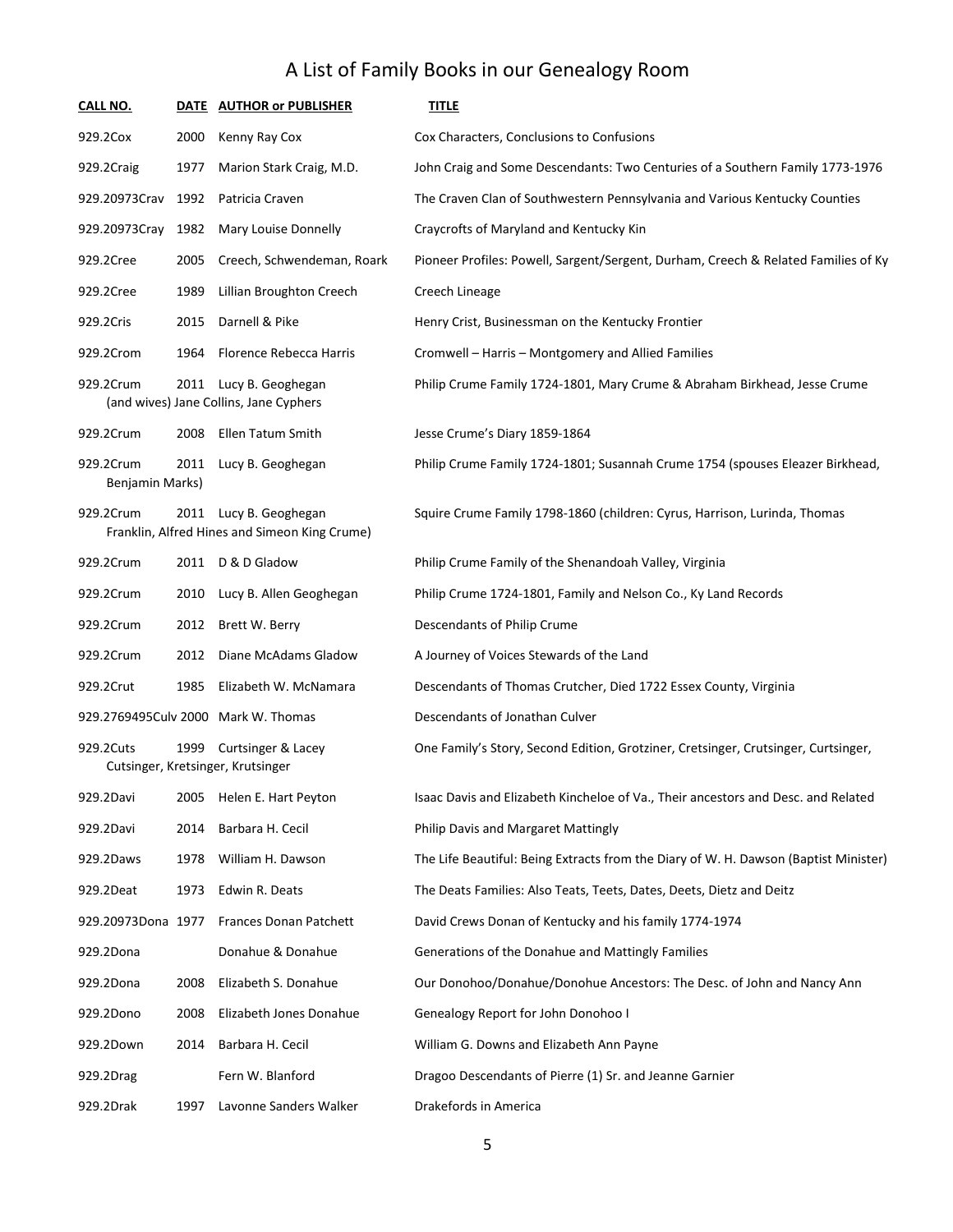| <b>CALL NO.</b>                                        |      | DATE AUTHOR or PUBLISHER                              | <b>TITLE</b>                                                                                                                                                                                                                                                                                                                                                     |
|--------------------------------------------------------|------|-------------------------------------------------------|------------------------------------------------------------------------------------------------------------------------------------------------------------------------------------------------------------------------------------------------------------------------------------------------------------------------------------------------------------------|
| 929.2Dreh                                              | 2003 | Edward L. Hutton                                      | The Josef and Anna Marie (Lenz) Drehobl Family                                                                                                                                                                                                                                                                                                                   |
| 929.2Drur                                              | 2012 | Obrist, Dora & Drury                                  | Remember the Drury Family Vol. II: The Drurys from Eng. To Md and the Frontier                                                                                                                                                                                                                                                                                   |
|                                                        |      | 929.20973Durs 1969 Sanford Charles Gladden            | Durst and Darst Families of America (Beck, Cecil, Chandler, Charlton, Cozad, Craig,<br>Craig, Damon, Davis, Deam, Dill, Eaton Ewing, Fry, Glendy, Glotfelter, Grigsby, Guy, Harshman, Haynes, Huston, Jamison, Keithly, Kennedy,<br>Kent, Lightner, Marshall, Miller, Morgan, Orman, Page, Perrine, Ramsey, Salling, Smith, Stroop, Thompson, Trolinger, Weiser) |
| 929.2Duva                                              | 1993 | Roy L. Swift                                          | Civilizers: The DuVals of Texas, from Virginia Through Kentucky and Florida                                                                                                                                                                                                                                                                                      |
| 929.2Duva                                              | 1976 | Harry Wright Newman                                   | Mareen Duvall of Middle Plantation                                                                                                                                                                                                                                                                                                                               |
| 929.2Eato                                              | 2011 | Ellen Tatum Smith                                     | Descendants of William Eaton                                                                                                                                                                                                                                                                                                                                     |
| 929.2Edge                                              | 1986 | Anna L. Hamilton                                      | The Genealogy of the John Edge Family 1683-1986                                                                                                                                                                                                                                                                                                                  |
| 929.20973Edli                                          | 1978 | Lester L. Edlin                                       | The Edlins                                                                                                                                                                                                                                                                                                                                                       |
| 929.2Edri                                              | 1967 | William C. Edrington                                  | <b>Ticket From Turners Station</b>                                                                                                                                                                                                                                                                                                                               |
| 929.20973Elde                                          | 1975 | Mary Louise Donnelly                                  | Maryland Elder Family and Kin: William Elder 1707-1775 Emmitsburg, Md. Pioneer                                                                                                                                                                                                                                                                                   |
| 929.2Elis                                              |      |                                                       | <b>Ellis Family Newsletters</b>                                                                                                                                                                                                                                                                                                                                  |
| 929.209Ferr                                            | 1995 | Walker D. Ferry                                       | Ferry Forebears                                                                                                                                                                                                                                                                                                                                                  |
| 929.20973Finn                                          | 1896 | Patricia Finn Hunter                                  | A Finn Genealogy 1750-1985 (Richard Finn 1750-1833 of Adair Co., Ky)                                                                                                                                                                                                                                                                                             |
| 929.2Ford                                              | 1990 | Larry Ford                                            | Faure Ford Fore Foree of Manakin Town                                                                                                                                                                                                                                                                                                                            |
| 929.2Fore                                              | 2010 | Donald L. Williams<br>Jefferson and other Ky counties | Foreman Family Hampshire Co. VA to Nelson Co. KY and later Generations in                                                                                                                                                                                                                                                                                        |
| 929.2Form                                              | 2011 | Gleason, Klatt & Trim                                 | The Search for the Ancestry of Joseph Forman                                                                                                                                                                                                                                                                                                                     |
| 929.2Fost                                              | 1979 | Flavius M. Foster                                     | Seedlings of William Foster 1652-1979                                                                                                                                                                                                                                                                                                                            |
| 929.2Fost                                              |      | <b>Morrison Foster</b>                                | Stephen C. Foster                                                                                                                                                                                                                                                                                                                                                |
| 929.2Fost                                              | 1973 | Evelyn Foster Morneweck                               | Chronicles of Stephen Foster's Family Vol. 1                                                                                                                                                                                                                                                                                                                     |
| 929.2Fost                                              | 1973 | Evelyn Foster Morneweck                               | Chronicles of Stephen Foster's Family Vol. II                                                                                                                                                                                                                                                                                                                    |
| 929.20973Fowl                                          |      | Thomas E. Fowler                                      | Fowler (Henry Fowler emigrated from Eng. In 1662 settled in VA)                                                                                                                                                                                                                                                                                                  |
| 929.20973Frak 1979<br>Co., IN (Friggs, Freake, Fraiks) |      | Nina Howlett Frakes                                   | Descendants of Philip & Phoebe Case Frakes of Nelson Co., Ky and Sullivan and Vigo                                                                                                                                                                                                                                                                               |
| 929.2Frak<br>Robinson)                                 | 2005 | Charles E. Frakes                                     | The Life and Times of Henry Freakes/Friggs of Old Somerset Co., MD (related: Noble,                                                                                                                                                                                                                                                                              |
| 929.20973Frak 2006                                     |      | Charles E. Frakes                                     | Will the Real Sons of Henry Freakes/Friggs II Please Stand Up?                                                                                                                                                                                                                                                                                                   |
| 929.20973Frak 1995                                     |      | Joseph I. Frakes                                      | Early Frakes Records with Frigg, Freke, Frake and other variants 1490-1820                                                                                                                                                                                                                                                                                       |
| 929.20973Fulk                                          | 1995 | Celia Hagan Keeling                                   | <b>Fulkerson Family</b>                                                                                                                                                                                                                                                                                                                                          |
| 929.2Fulk                                              | 1979 | Laila Fulkerson Thompson                              | A History of the Fulkerson Family from 1630 to the Present                                                                                                                                                                                                                                                                                                       |
| 929.2Fulk                                              |      | Laila Fulkerson Thompson                              | A History of the Fulkerson Family from 1630 to the Present, Vol. II                                                                                                                                                                                                                                                                                              |
| 929.2Gale                                              |      | Warren E. Galey                                       | <b>Galey Genealogy</b>                                                                                                                                                                                                                                                                                                                                           |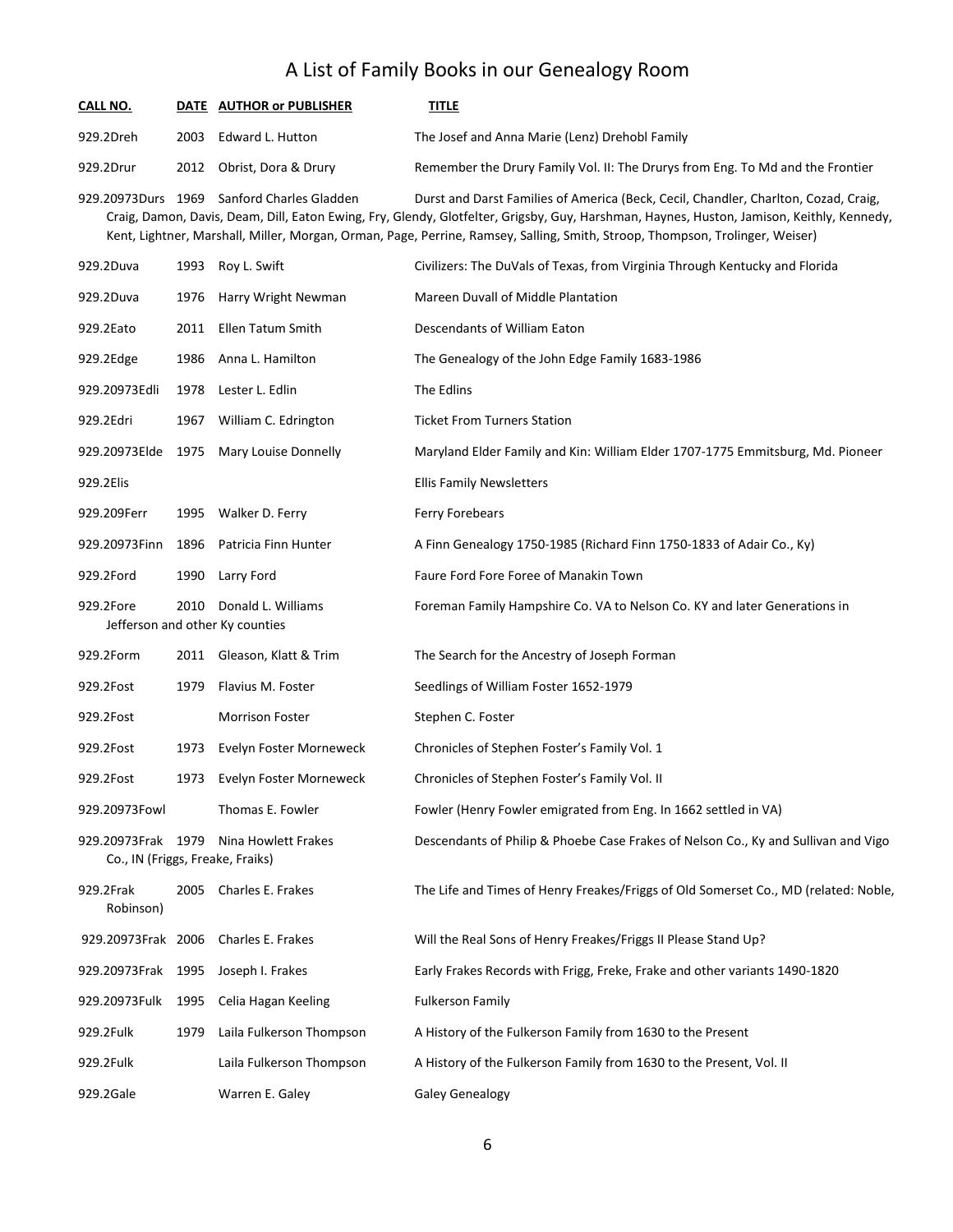| CALL NO.           |      | DATE AUTHOR or PUBLISHER                                                                | <b>TITLE</b>                                                                   |
|--------------------|------|-----------------------------------------------------------------------------------------|--------------------------------------------------------------------------------|
| 929.2Gard          | 2004 | Mary Louise Donnelly                                                                    | Gardiner Descendants Plus Hatton Family and Weire Family Histories             |
| 929.2Gard          | 1991 | <b>Thomas Richard Gardiner</b>                                                          | Gardiner Generations and Relations, Vol. 1                                     |
| 929.2Gard          | 1991 | <b>Thomas Richard Gardiner</b>                                                          | Gardiner Generations and Relations, Vol. II                                    |
| 929.2Garr          | 1962 | Harry Lee Garrett                                                                       | The Garretts of Essex and Caroline Counties Virginia                           |
| 929.20973Geog 1987 |      | Steven W. Geoghegan                                                                     | The Geoghegan Family History                                                   |
| 929.2Ghol          | 1950 | Virginia Baker Mitchell                                                                 | <b>Gholson and Allied Families</b>                                             |
| 929.2Gilk          | 2000 | Kenneth Edward Gilkey                                                                   | Gilkey of Early Kentucky 1780-2000                                             |
| 929.2Goff          | 2003 | Allen S. Goff                                                                           | The Goff Family and Their Kin 15XX to 2004                                     |
| 929.2Gord          |      | possibly Mary Gordon Mattingly                                                          | Hugh Gordon                                                                    |
| 929.20973Gore 1997 |      | Ben Coke<br>Hayes, Robert Gore Higdon (and allied names: Cocke, Glasscock, May, Wilson) | Some Virginia and Kentucky Ancestors of James H. Gore, Newton Gore, Robert     |
| 929.2Gray          | 2008 | Murna Anne Graven                                                                       | Graven Family History (allied names: Stuart, Abell, and O'Bryan)               |
| 929.2Gray          | 2008 | Roberta McReynolds                                                                      | Robert Gray Family (allied names: Neill, Oliphant)                             |
| 929.2Gree          | 2007 | Etha Pearl Green                                                                        | A History of Nina Pearl Crutcher (1884-1946) and her husband John Green        |
| 929.2Gree          | 2003 | Elise Greenup Jourdan                                                                   | The Greenup Family                                                             |
| 929.2Gree          | 2003 | Green & Ballard                                                                         | Decendants of American Revolution Leven Green (1749-1830) of Ky                |
| 929.2Gree          | 2005 | Mary Lee Thomas                                                                         | John Greenwell 1625-1658                                                       |
| 929.2Gree          | 1978 | Marion E. Greenwell Burgelin                                                            | James and Annastatia Greenwell Hardin County, Kentucky                         |
| 929.20973Gree 1984 |      | <b>Betty Greenwell Burgelin</b>                                                         | The Greenwell Family Tree                                                      |
| 929.2Gree          | 2003 | Errol Lee Greer                                                                         | Descendants of Samuel Greer and Rebecca Howard Greer                           |
| 929.2Gree          | 2009 | Errol Lee Greer                                                                         | Descendants of Samuel Greer, ca 1758-1820                                      |
| 929.2Gree          | 2002 | Monnie M. Greer Rucker                                                                  | The Little Girl From Ashes Creek                                               |
| 929.2Gree          | 2007 | Members of Greer Reunion                                                                | The Samuel & Rebecca Howard Greer Family Newsletter Vol. I, 2006-2007          |
| 929.2Gree          | 2008 | Members of Greer Reunion                                                                | The Samuel & Rebecca Howard Greer Family Newsletter Vol. II, 2007-2008         |
| 929.2Gree          | 2009 | Members of Greer Reunion                                                                | The Samuel & Rebecca Howard Greer Family Newsletter Vol. III, 2008-2009        |
| 929.2Gree          | 2010 | Members of Greer Reunion                                                                | The Samuel & Rebecca Howard Greer Family Newsletter Vol. IV, 2009-2010         |
| 929.2Greg          | 2002 | Thomas W. Spalding<br>Peak(e), Jacobs, Moseley and Related Families                     | Descendants of Jane Owsley Gregg, Daughter of Major Thomas Owsley, The Gregg,  |
| 929.2Greg          | 1995 | Floyd E. Gregory                                                                        | Everett and Lula Gissis Gregory Family Some of their Ancestors and Descendants |
| 929.20973Grig      | 1996 | NGFS                                                                                    | National Grigsby Family Society Newsletter 1981-1995                           |
| 929.20973Grig      | 1979 | Elizabeth M. Nicholson                                                                  | Memorabilia, The Grigsby Family Reunion Book 1779-1979                         |
| 929.20973Grig      | 1984 | Nicholson & Mottley                                                                     | Memorabilia II, The Grigsby Family Reunion Book 1984                           |
| 929.20973Guye 1968 |      | Goldianne Thompson                                                                      | <b>Biography of the Guyers</b>                                                 |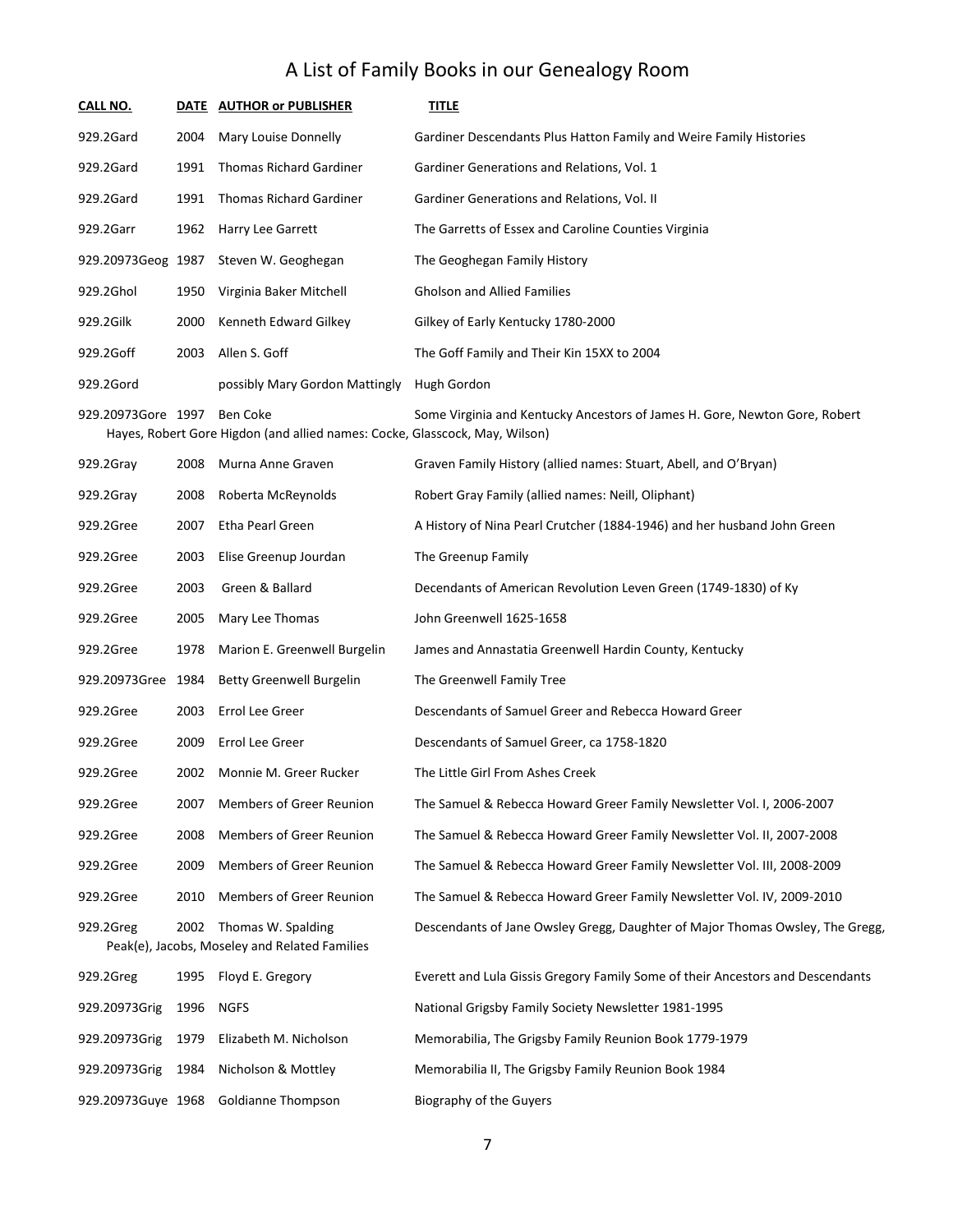| <b>CALL NO.</b>    |      | DATE AUTHOR or PUBLISHER                                                 | <b>TITLE</b>                                                                                                                                                          |
|--------------------|------|--------------------------------------------------------------------------|-----------------------------------------------------------------------------------------------------------------------------------------------------------------------|
| 929.2Haga          | 1985 | Anna L. Hamilton                                                         | Thomas Clarke Hagan Family 1793-1983                                                                                                                                  |
| 929.20973Haga 1995 |      | Harry Hagan, OSB                                                         | Hagan and Woodward: The Family of Henry Hart Hagan & Florence Woodard                                                                                                 |
| 929.2Haga          |      | Elizabeth Jones Donahue                                                  | The Hagan Family Tree                                                                                                                                                 |
| 929.20973Haga 1993 |      | Harry Hagan OSB                                                          | Thomas & Mary Hagan of Charles Co., Maryland                                                                                                                          |
| 929.20973Haga 1983 |      | Jessie Louis Hagan                                                       | The Ancestors of Jessie Hagan in Maryland and Kentucky                                                                                                                |
| 929.2o973Haga 1990 |      | Celia H. Keeling                                                         | Descendants of Basil Hagan 1770-1835                                                                                                                                  |
| 929.2Haga          | 1987 | Muriel V. Cook Hagan                                                     | Hagan                                                                                                                                                                 |
| 929.2Haga          | 2020 | Stephen Hagan                                                            | Thomas Hagan From Zachiah To Deserter Creek                                                                                                                           |
| 929.209Haga        |      | Charles E. Hagan                                                         | The Hagan Family                                                                                                                                                      |
| 929.2Hall          | 2011 |                                                                          | The Battery Book, Diary of Helen Louise Lilly Hall 1927-1935 Fairfield, Kentucky                                                                                      |
| 929.2Hall          | 2012 | Lucy B. Allen Geoghegan                                                  | Hall & Girdler/Girdley Family                                                                                                                                         |
| 929.2Hall          | 2014 | Ellen Tatum Smith                                                        | Descendants of John Hall and Nancy Thompson                                                                                                                           |
| 929.20973Hall      |      | S. A. Perry                                                              | <b>Hall Family Records</b>                                                                                                                                            |
| 929.2Hami          | 1988 | Anna L. Hamilton                                                         | The Genealogy of Benjamin Thomas Hamilton His Ancestors, Relatives and Decs.                                                                                          |
| 929.20973Hami 1980 |      | Mary Louise Donnelly                                                     | Imprints 1608-1980 Hamilton, Allied Families                                                                                                                          |
| 929.2Hami          | 1996 | Lamar Hamilton MS                                                        | Alexander Hamilton of "Spy Park": The First Hamiltons of Old Portobacco (MD.)                                                                                         |
| 929.2Hamm          | 1972 | Wayne V. Parker                                                          | The Hammers Genealogy, The Descendents of Peter Hammer, 1757-1838 York and<br>Greene Counties, PA and family lines: Linn, Lynn, Colborn, Skinner, Van Voorhees, Hanna |
| 929.2Hanc          | 1997 | Noller, Skamnes Keyes                                                    | A Hancock Family Tree (1500 ad from Eng. To VA and beyond)                                                                                                            |
| 929.2Hank          | 2019 | Charles C. Cantrell                                                      | The Joseph Hanks/Zachariah Riney Property Nelson County Ky                                                                                                            |
| 929.2Hard          |      | Theresa Baker Lyvers<br>The Marc Hardouin (Mark Hardin) Family 1660-1792 | The Descendents of Miles Bond Hardin & Emily Jane Humes Hardin 1852-2009 and                                                                                          |
| 929.2Hard          |      | 1925 Wilber J. Harding                                                   | The Hardings in America                                                                                                                                               |
| 929.2Hard          | 1981 | Mary V. "Jill" Brock                                                     | The Hardin Family                                                                                                                                                     |
| 929.20973Hard 1915 |      | Jack Hardin, Jr.                                                         | History of the Hardin Family in the Early Settling of Kentucky                                                                                                        |
| 929.2Hard          | 2003 | Paul L. Hardin                                                           | The Hardin Family in America                                                                                                                                          |
| 929.2Hard          | 2003 | Robert Shean Riley                                                       | Marc Hardouin (Mark Hardin [1]) and Descendents                                                                                                                       |
| 929.2Harn          |      | Rhonda Patton Wathen                                                     | <b>Harned Harnett</b>                                                                                                                                                 |
| 929.20973Harr      | 1996 | <b>Clifton Harris</b>                                                    | A Yankee Goes To War (autobiography of Clifton Harris)                                                                                                                |
| 929.2Harr          | 1991 | John P. Alcock                                                           | Five Generations of the Family of Burr Harrison of Virginia 1650-1800                                                                                                 |
| 929.2Harr          | 2011 | Lucy B. Geoghegan                                                        | Harrell, Kitchen, Ward and Smith                                                                                                                                      |
| 929.2Harr          | 2008 | Helynn M. Carrier                                                        | Richard Harrell of Virginia                                                                                                                                           |
| 929.209Hayd        | 2000 | Robert Haydon                                                            | William Haydon Kentucky Adventurer 1740-1819                                                                                                                          |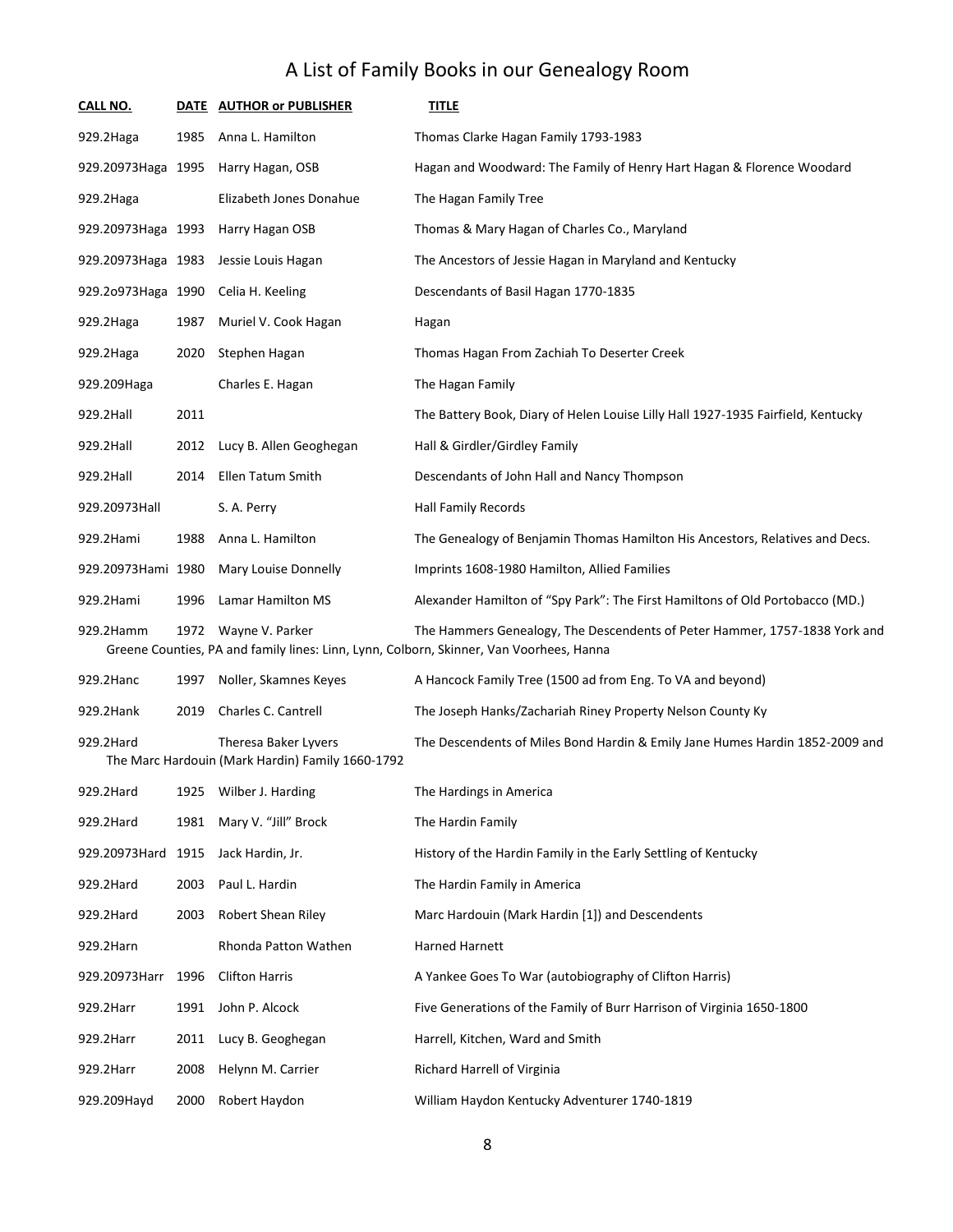| <b>CALL NO.</b>             |      | DATE AUTHOR or PUBLISHER                                                               | <b>TITLE</b>                                                                      |
|-----------------------------|------|----------------------------------------------------------------------------------------|-----------------------------------------------------------------------------------|
| 929.2Hayd                   | 2012 | Patrick Alvey Hayden, Sr.                                                              | Hayden, A Kentucky Pioneer Family of the Rolling Fork Settlement                  |
| 929.2Head                   | 2002 | Henry E. Head                                                                          | My Head Family in Kentucke                                                        |
| 929.20973Hefl               | 1977 | Geneva Hefley McKinsey                                                                 | My Father Ora Austin Hefley from PA to Ky A Hefley Genealogy 1737-1977            |
| 929.20973Hill               | 1984 | Mary Louise Donnelly                                                                   | Thomas Hill and Rebecca Miles Ancestors and Descendants                           |
| 929.2Hite                   | 1991 | Mary H. Christian                                                                      | George B. Hite's Libel Lawsuit Against the Courier-Journal                        |
| 929.2Holb                   | 2018 | Jeanie Ritchie-Blaski                                                                  | Ralph and Belle Holbert                                                           |
| 929.2Holl                   | 1980 | Orella Chadwick                                                                        | Trails Trod: Holloway/Ralstons Family Tree                                        |
| 929.2Holt                   |      | Diana Steele                                                                           | Holtshouser Family                                                                |
| 929.2Horl                   | 1966 | Levi J. & Vaneta Horlacher                                                             | Family of Hans Michael and Maria Veronica Horlacher                               |
|                             |      | 929.20973Houc 1931 Paul C. Houchen                                                     | A History of the Houchins Family                                                  |
| 929.20973Houg 1978          |      | James Emerson Hough                                                                    | Kentucky Heritage The Lineage of William Hough and His Descendants                |
| 929.2Howa                   | 1984 | Anna Hamilton                                                                          | The Genealogy of the Howards of Daviess County, Kentucky and their Ancestors      |
| 929.2Hugh                   |      |                                                                                        | Hughes Family Tree Marion County, Ky (8 gen. of Wm. Hughes & Elizabeth Barnes)    |
| 929.2Hull                   | 1985 | Sharon Taylor                                                                          | The Complete Registry of the Hulls in America                                     |
| 929.2Hull                   | 2000 | Hull & Pearson                                                                         | Hull Family Association, Book of Member Lineages Addendum                         |
| 929.2Hull                   |      | reprint Charles H. Weygant                                                             | The Hull Family in America 1913                                                   |
| 929.2Hunt                   | 2008 | Wood E. Hunter, Sr.                                                                    | Descendants of John Hunter                                                        |
| 929Hunt                     | 2000 | Patricia F. Hunter                                                                     | A Joseph Hunter Genealogy and His Jager Connection 1650-2000                      |
| 929.2Hunt                   | 1991 | Leona S. Smith                                                                         | The Hunts, The Trooks, and Affiliated Families                                    |
| 929.2Hurs                   | 1999 | Katherine L. House<br>Hurst and Sabina Bowles and John Finn and Mary Conroy            | The Hurst and Finn Families of Nelson County, Kentucky, Descendants of Abraham B. |
| 929.2Hutc                   |      | 1976 Jack Randolph Hutchins                                                            | Jacob Hutchins of Athol, Revolutionary Soldier                                    |
| 929.2Hutt                   |      | 2000 Edward L. Hutton<br>Walters, Paytons, Densons, Drehobls, Trauds and others.       | The Huttons of Southern Indiana 1700-2000, Including Bruces, Jacksons, Swangoes,  |
| Ashcrafts, Fines and others |      | 929.20973Hutt 1998 Edward L. Hutton                                                    | The Huttons of Southern Indiana 1765-1998, Including Bruces, Jacksons, Drehobls,  |
| 929Hyne<br>Starr, McIntosh  | 1957 | Lee Powers Hynes                                                                       | Our Heritage: The Families of Hynes, Wait, Powers, Chenault, Maxey, Brewster,     |
| 929.2Jack                   | 1985 | Daniel L. Jackson<br>1796, Who Migrated from Kentucky to Perry County, Indiana in 1821 | Jacksons of Perry or Those Descendants and Ascendants of James Jackson born       |
| 929.2Jenk                   | 1994 | Halbert's Family Heritage                                                              | The World Book of Jenkins (World Registry)                                        |
| 929.20973Jenk 1885          |      | Edward Felix Jenkins O.S.A.                                                            | Thomas Jenkins of Maryland 1670, His Descendants and Allied Families              |
| 929.2John                   | 2004 | <b>Blanche Lane Tompkins</b>                                                           | The Johnsons and McGees Pioneer Settlers of Kansas City                           |
| 929.20973Joll               | 1983 | Nellie Fern Baker                                                                      | Nelson Jolly, Sr. and his Family of Breckinridge County, Kentucky                 |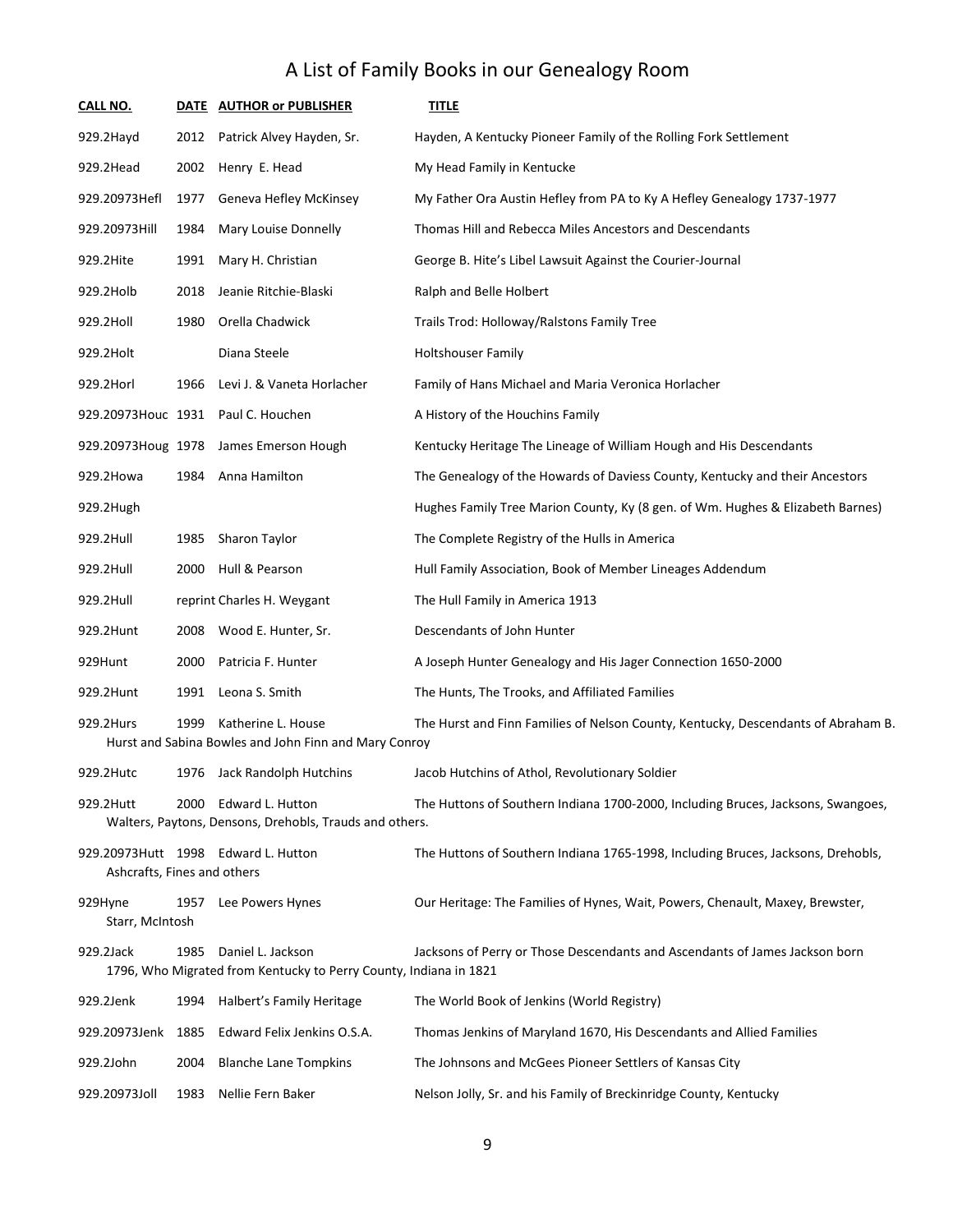| CALL NO.                   |      | DATE AUTHOR or PUBLISHER                   | <b>TITLE</b>                                                                                                                                                                                                                                                                                                                                                  |
|----------------------------|------|--------------------------------------------|---------------------------------------------------------------------------------------------------------------------------------------------------------------------------------------------------------------------------------------------------------------------------------------------------------------------------------------------------------------|
| 929.20973Jone              | 1988 | Henry Earl Jones                           | The Joneses of Kentucky's Calloway and Marshall Counties, 1820-1910                                                                                                                                                                                                                                                                                           |
| 929.2Jone<br>AD to Present | 1990 | Marsha (Ponzar) Combs                      | A Genealogy and History of the Jones, Campbell, Hibbs and Related Families 1630                                                                                                                                                                                                                                                                               |
| 929.2Jord                  | 2010 | Diane McAdams Gladow                       | A Journey of Voices Chasing the Frontier (Gray Jordan & Margaret "Peggy" Chandler)                                                                                                                                                                                                                                                                            |
| 929.2Jupi                  | 2004 | Jos. Robert Van Bogaert                    | The Family Jupin/Dupin in Kentucky                                                                                                                                                                                                                                                                                                                            |
| 929.2Kaye                  | 2015 | Ellen Tatum Smith                          | Family Bible of John and Amanda Kaye (scans of Family pages, etc)                                                                                                                                                                                                                                                                                             |
| 929.2Keel                  | 1994 | Steven A. Birchfield                       | <b>Keeling Family Abstracts</b>                                                                                                                                                                                                                                                                                                                               |
| 929.2Kelt                  | 2013 | Katy Green                                 | Our Family Story (Kelty Family)                                                                                                                                                                                                                                                                                                                               |
| 929.20973Kend 1993         |      | Celia H. Keeling                           | Kendall Family                                                                                                                                                                                                                                                                                                                                                |
| & "Millie" Ellen Gilmore   |      | 929.20973Kend 1989 Mortorff, Kelly & Scott | The Kendall Family History: The Life, Ancestors & Descendants of Abraham Kendall                                                                                                                                                                                                                                                                              |
| 929.2Kenn<br>families      | 1980 | John Sidney Kennedy                        | Genealogy of the Descendants of John Kennady including many other connected                                                                                                                                                                                                                                                                                   |
| 929.20973King              | 1975 | Henry Poellnitz Johnston, Sr.              | William R. King and His Kin                                                                                                                                                                                                                                                                                                                                   |
| 929.2King                  | 2008 | Donald E. King                             | A King's Realm: A Genealogy; with related families: Adams, Anderson, Bartlett, Bush,<br>Cockroft, Coombs, Cotton, Hancock, Hardin, Ligon, Osborn, Parker, Smith and several others                                                                                                                                                                            |
| 929.2Kurt                  | 2008 | Nana Lou Curts Dudley                      | Hans Jorg Conrad Kurtz (1730-1812) His Ancestors and Descendants                                                                                                                                                                                                                                                                                              |
| 929.20973Lamp 1989         |      | Richard H. Lampkin                         | Lampkin Genealogy Volume I: A Genealogical History of the Ancestors of David P.<br>Lampkin, of the Bertolet, Bordner, Brewer, Brown, Brumback, Buchtel, Burke, Chenault, Cissell, Clitheroe, Edelen, Fishback, Foreman, Frey,<br>Haeger, Harding, Hewett, Hutton, Kemper, Lampkin, Meyer, Nall, Offley, Sheffler, Sturman, Tyson, Utterback, Wathen & Yewell  |
|                            |      | 929.20973Lamp 1989 Richard H. Lampkin      | Lampkin Genealogy Volume II: A Genealogical History of the Ancestors of David P.<br>Lampkin, of the Bertolet, Bordner, Brewer, Brown, Brumback, Buchtel, Burke, Chenault, Cissell, Clitheroe, Edelen, Fishback, Foreman, Frey,<br>Haeger, Harding, Hewett, Hutton, Kemper, Lampkin, Meyer, Nall, Offley, Sheffler, Sturman, Tyson, Utterback, Wathen & Yewell |
| 929.2Lanh                  | 1972 | Hugh Lanham                                | The Lanham History                                                                                                                                                                                                                                                                                                                                            |
| 929.2Lanh                  |      | Hugh Lanham                                | My Autobiography, Vol. II                                                                                                                                                                                                                                                                                                                                     |
| 929.2Laps                  | 1994 | Jerre Nelson Fitts                         | Joseph B. Lapsley: From Rockbridge to Warren                                                                                                                                                                                                                                                                                                                  |
| 929.20973Lawr 1996         |      | James Reed Lawrence, Jr.                   | An Historic Family the Lawrences and Associated Families                                                                                                                                                                                                                                                                                                      |
| 929.20973Lawr              |      | James Reed Lawrence, Jr.                   | A Kentucky Pioneer Family: the Lawrences and their Kin                                                                                                                                                                                                                                                                                                        |
| 929.2Love                  | 2015 | John B. Lovett                             | Ancestors and Descendants of John Bell Lovett 1430-2015                                                                                                                                                                                                                                                                                                       |
| 929.2Love                  | 2015 | John B. Lovett                             | Ancestors and Descendants of Nancy Lee Goodin Lovett 1640-2014                                                                                                                                                                                                                                                                                                |
| 929.2Love                  | 2015 | John B. Lovett                             | Genealogies of the Lovett Family                                                                                                                                                                                                                                                                                                                              |
| 929.20973Ledf              | 1983 | John Egerton                               | Generations An American Family (Ledford Family)                                                                                                                                                                                                                                                                                                               |
| 929.2Lee                   | 1990 | Paul C. Nagel                              | The Lees of Virginia: Seven Generations of an American Family                                                                                                                                                                                                                                                                                                 |

929.20973Leon 1993 Clark McCue Leonard The Leonards and Related Families: Leonard, Clark, McCue, Beck, Hoffmann, Brown, Mundis, Hietzker, Hibbert, Van Winkle, Zeimet, Wenrich, Everett, Grundel, Ford, Bright, Dondelinger, Kisch, Farson, Tyler, Poschko, Glaser, Schmit, Weidman, Kurt, Erpelding, Daufeldt, Reich, Spruance, Van Horn, Hales, Mikolasch, Brunmuhler, Barrett, Veal, Hill, Morgan; Vol. I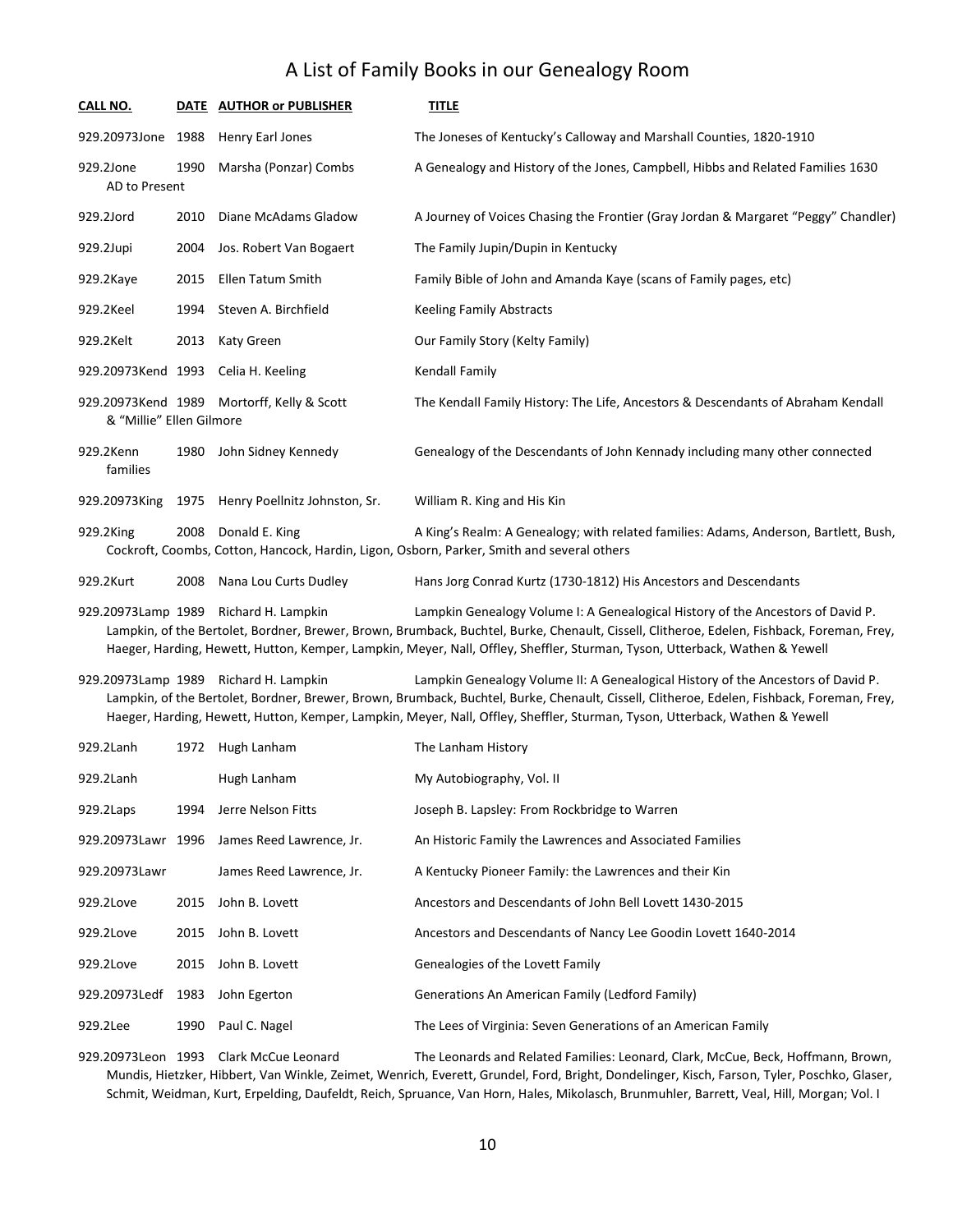| CALL NO.            |                       | <b>DATE</b> | <b>AUTHOR or PUBLISHER</b>                                                                               | <b>TITLE</b>                                                                                                                                                                                                    |
|---------------------|-----------------------|-------------|----------------------------------------------------------------------------------------------------------|-----------------------------------------------------------------------------------------------------------------------------------------------------------------------------------------------------------------|
| 929.2Lewi           | <b>Descendants</b>    | 1989        | Glenn Hodges                                                                                             | Daybreak on Old Fortification Creek: A History of John Lewis, His Family and                                                                                                                                    |
| 929.20973Lill       |                       | 1986        | John M. Lilly                                                                                            | The Lillys                                                                                                                                                                                                      |
| 929.2Lill           |                       | 1976        | Pauline L. Sterner<br>Sterner and Weitz and Batcheldor, Clark, Cole and Lilly in Nelson County, Kentucky | The Ancestry of the Families in Hancock County, Ohio, of Alge, Beck, Schaller,                                                                                                                                  |
| 929.2Linc           |                       | 2008        | Lucy B. Geoghegan                                                                                        | Abraham Lincoln and Allied Families                                                                                                                                                                             |
| 929.2Linc           |                       |             | Lucy B. Geoghegan                                                                                        | Abraham Lincoln and Allied Families: Berry Brumfield, Crume Herring, and Shipley                                                                                                                                |
| 929.2Linc           |                       | 1993        | Don Heinrich Tolzmann                                                                                    | Abraham Lincoln's Ancestry: German or English                                                                                                                                                                   |
| 929.2Linc           |                       | 2001        | Blythe, Carroll & Moffson                                                                                | Abraham Lincoln Birthplace National Historic Site                                                                                                                                                               |
| 929.2Linc           | Shipley Hanks Sparrow | 2008        | <b>Forkland Community Center</b>                                                                         | Roots, Trunk, & Branches: Abraham Lincoln's Connections to Forkland through Lucey                                                                                                                               |
| 929.2Linc<br>Family |                       | 1990        | Mark E. Neely & Harold Holzer                                                                            | The Lincoln Album: Photographs from the Personal Collection of a Historic American                                                                                                                              |
| 929.2Lind           |                       | 2004        | Harold Linder                                                                                            | The Linder Sourcebook: Origins, Distribution and Immigrants                                                                                                                                                     |
| 929.2Lint           |                       | 2006        | Phyllis Brown                                                                                            | Kentucky Kindred Genealogical Research (Linton Family)                                                                                                                                                          |
| 929.2Live           |                       | 2008        | Elizabeth Jones Donahue                                                                                  | The Livers Family Tree, (connection to the Donahue Family)                                                                                                                                                      |
| 929.20973Livi       |                       | 1996        | Julian Livingston                                                                                        | Serious Business: The Livingston - Hazel Connection                                                                                                                                                             |
| 929.2Lowe           |                       | 2008        | Anette Stanley Rardin<br>Prather, Rhodes, Robertson, Scott, Shaffer, Shuman, Winegardner)                | Kentucky Sisters - Indiana Mothers Laura McAhron, Julia McAhron and Their<br>Descendants (Allred, Blew, Bousum, Briney, Burkhart, Coble, Dimmitt, Fennell, Hoover, Leslie, Lowe, Lucas, Newer, Pearson, Powell, |
| 929.2Luck           |                       |             | Harry Wright Newman                                                                                      | The Lucketts of Portobacco                                                                                                                                                                                      |

| ---------          |      | $1.19111$ $1.1151101110111$ |                                                                                    |
|--------------------|------|-----------------------------|------------------------------------------------------------------------------------|
| 929.2Luck          | 1985 | Lois Luckett                | Addition to Our Branch of The Luckett Family                                       |
| 929.2Lyon          |      | George W. B. Glen           | Lyon and Thompson Genealogy, Kentucky, Maryland & Virginia Pioneers                |
| 929.20973Lyon 2000 |      | Margaret Mary Lyon          | Now and Then, Updated: The Story of the Family of William Lyon and Alice O'Bryan   |
| 929.2Lyve          | 2007 | Mary Louise Donnelly        | Arnold Livers Family in America (Revised Edition)                                  |
| 929.2Mack          | 2003 | Rita Mackin Fox             | Recipes, Stories, & Photos of the Mackin and Weathers Families of Kentucky. Allied |

Families: Edelen, Richardson, Osborn, Meredith, Cooper, Beaven/Biven, Downs, Foster, Graham, Grigsby and many others

| 929.20973Maho |      | Mary A. Shoemaker | Mahoney Family                                              |  |
|---------------|------|-------------------|-------------------------------------------------------------|--|
| 929.2Malo     | 1999 | Robert Davenport  | Malone – Ross and Allied Families (Batsel, Cotton and Nall) |  |

929.20973Mark 1982 Betty Wright Marks Turpin Parker, Yewell, Wright (allied: Aldin, Barnes, Battie, Beall, Billingsley, Birkhead, Bishop, Bland, Brainthwaite, Brewer, Brooks, Brown, Burke, Campbell, Chenault, Cissell, Coleman, Crume, Dick Dickerson, Edelen, Foreman, Fry, Gatewood, Gordon, Grizzel, Harris, Henmarsh, Hickerson, Jackson, Jenkins, Jones, Laws, McEwen, McGregor, Magruder, Marks, Moore, Morgan, Nall, Nalle, Ortkeise, Osborne, Partley, Phillips, Ridgeley, Spilsbe, Tosh, Turpin, Warner, Waugh, Weathers, Willis, Wright, Yewell, Young)

| 929.2Mast       | 2003 | Joseph Edward Masterson | Home of Joseph Masterson & Elizabeth "Betsy" Thompson, A Vein of American |
|-----------------|------|-------------------------|---------------------------------------------------------------------------|
| <b>Families</b> |      |                         |                                                                           |
| 929.2Matt       |      | 2006 Margaret Mary Lyon | Luke Mattingly Among the First Pioneers in Kentucky                       |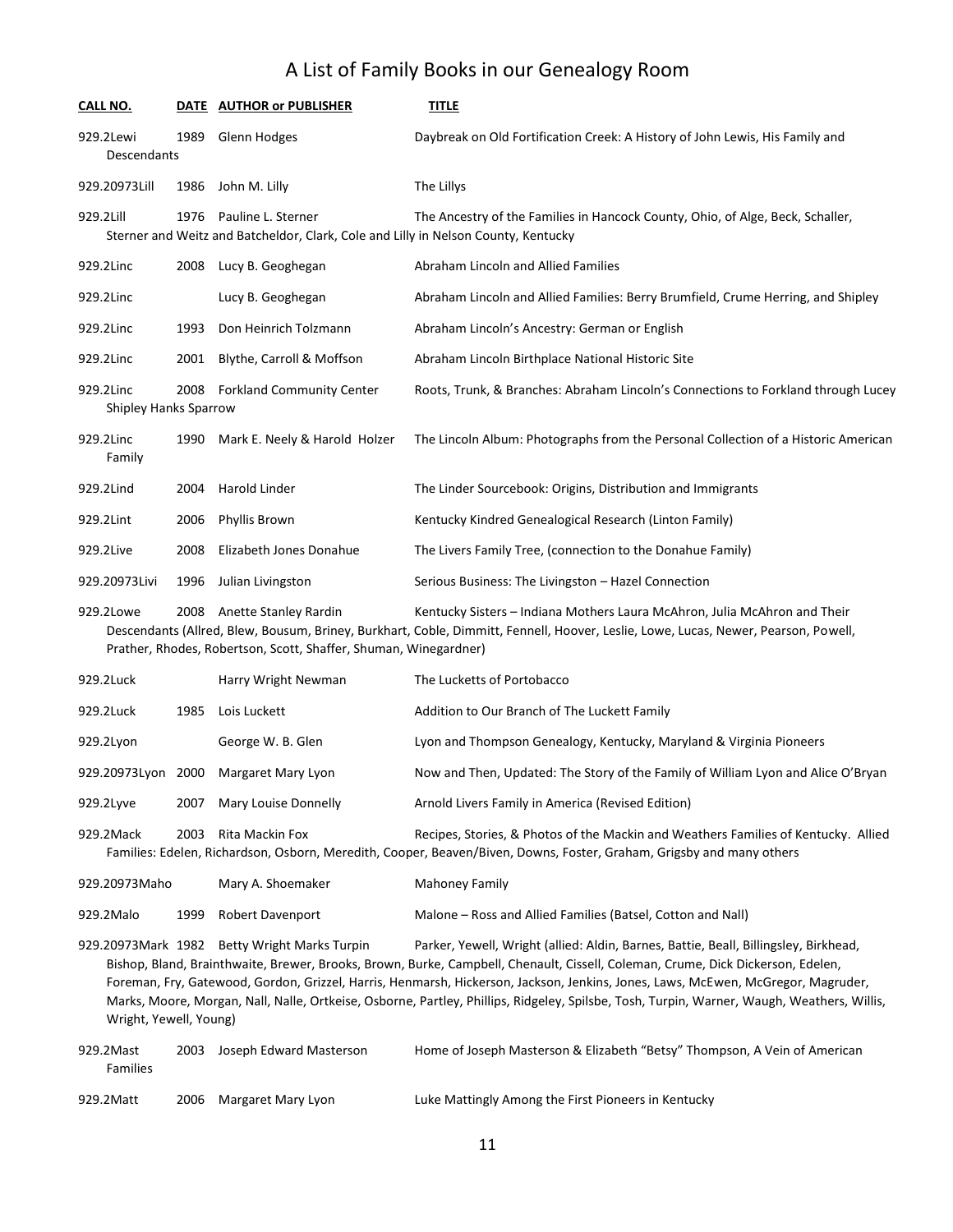| CALL NO.                             |      | DATE AUTHOR or PUBLISHER                              | <b>TITLE</b>                                                              |
|--------------------------------------|------|-------------------------------------------------------|---------------------------------------------------------------------------|
| 929.2Matt                            | 2005 | Mattingly and Lyon                                    | Sketches of Leonard Mattingly & Other Kentucky Pioneers                   |
| 929.20973Matt 1978                   |      | Mattingly and Kelly                                   | Descendants of Joseph Mattingly & Hessina Hinton                          |
| 929.2Matt<br>Wright/Wight            | 2011 | Lucy B. Geoghegan                                     | Mattingly, Mudd, Pennybaker, Spies, Spohn/Spongh, Weller, Womelsdorf,     |
| 929.2Matt                            | 1996 | Charles Wesley Matthis, Jr.                           | <b>Matthis Family History</b>                                             |
| 929.2McAc                            | 2002 | Anette Stanley Rardin                                 | John McAchron and His Descendants                                         |
| 929.2McAc<br>Parson, Shields, Taylor | 2010 | Anette Stanley Rardin                                 | Links in a Chain Unending Mceachran, McAchran, Mcachron, Mcahron, Hudson, |
| 929.2McAh                            |      | 2004 Anette Stanley Rardin                            | The McAhan Family Descendants of Felix McAhron and Rosella Aud            |
| 929.2McAt                            | 2005 | <b>Betty Stewart</b>                                  | McAtee Roots 1652 - 2005                                                  |
| 929.2McAt                            | 2005 |                                                       | McAtee Roots 1652 - 2005                                                  |
| 929.2McCa                            | 2008 | John B. Martin                                        | <b>McCann Family History</b>                                              |
| 929.2McCh                            | 1923 | William C. McChord                                    | Memoirs of William Caldwell McChord, Springfield, Kentucky                |
| 929.2McCl                            |      | Stith Thompson                                        | McClaskey - Bodine (Stone, Beauchamp)                                     |
| 929.2McCo                            | 2012 | James W. McCown                                       | George McCown and Janet Kilpatrick Family in America                      |
| 929.20973McCo 1995                   |      | Thomas E. McCown                                      | <b>McCown Family History</b>                                              |
| 929.2McCo                            | 1965 | Frank H. McCown<br>Kilpatrick, Maccoun, Badge Slogan) | McCown Family (Cowan, McCowan, Colquhoun, Macachonnice, Kirkpatrick,      |

929.2McDo 1975 Thomas Marshall Green Historic Families of Kentucky (94 Families: Alexander, Allen, Anderson, Andrews, Ball, Barbour, Bell, Benton, Birney, Blair, Bowman, Brashear, Breckinridge, Brown, Buford, Bullitt, Burden, Butler, Campbell, Carlisle, Carrington, Carson, Caruthers, Carthrae, Chrisman, Christian, Clarke, Clay, Crittenden, Cummings, Dickson, Drake, Duke Fontaine, Frogg, Hall, Harbeson, Hardin, Harvey, Harvie, Hawkins, Helm, Innes, Irvine, Gordon, Jones, Keith, Kirk, Le Grand, Lewis, Logan, Luke, Lyle, Madison, Marshall McAlpine, McClure, McClarty, McClung, McDowell, McKnight, McPheeters, Metcalfe, Miller, Moffett, Monroe, Montgomery, Moore, Murray, Neil, Newton, Patton, Parker, Paxton, Pepper, Pickett, Preston, Price, Randolph, Reade, Reed, Reid, Smith, Starling, Stuart, Strother, Taylor, Thornton, Todd, Venable, Warner, Washington, Woodson, Wallace)

| 929.2McGe          |      | Patricia Shaw McGee                                                                                | McGee                                                                            |
|--------------------|------|----------------------------------------------------------------------------------------------------|----------------------------------------------------------------------------------|
| 929.2McGi          |      | Marie Smith Greenwell                                                                              | <b>McGimsey Family</b>                                                           |
| 929.2McGi          |      | Donald A. Todd                                                                                     | <b>McGimsey Book of Descendants</b>                                              |
| 929.20973McKa      |      | Oscar Reed McKay                                                                                   | The Family of Richard McKay                                                      |
| 929.20973Medl 1995 |      | Mary Louise Donnelly                                                                               | John Medley (1615-1660) St. Mary's County, Maryland His Descendants              |
| 929.2Meri          | 1994 | Thomas and Martha Merimee                                                                          | William Merimee and His Descendants 1792-1994                                    |
| 929.20973Milb      | 1981 | Gilbert Milburn                                                                                    | The Family of William Hardin Milburn                                             |
| 929.2Mill          | 2017 | Arthur I. Miller                                                                                   | Ludwig Miller and His Family of PA and KY                                        |
| 929.2Mill          | 2015 | B. Darrell Jackson, PhD CG<br>(Cox) Miller with Allied Families Cox, Briscoe, Phillips and Robison | Miller Family History Descendants and Ancestors of William James Miller and Mary |

929.2Mill 2004 Sister Valerie Miller, VSC Miller (Muller) Family Tree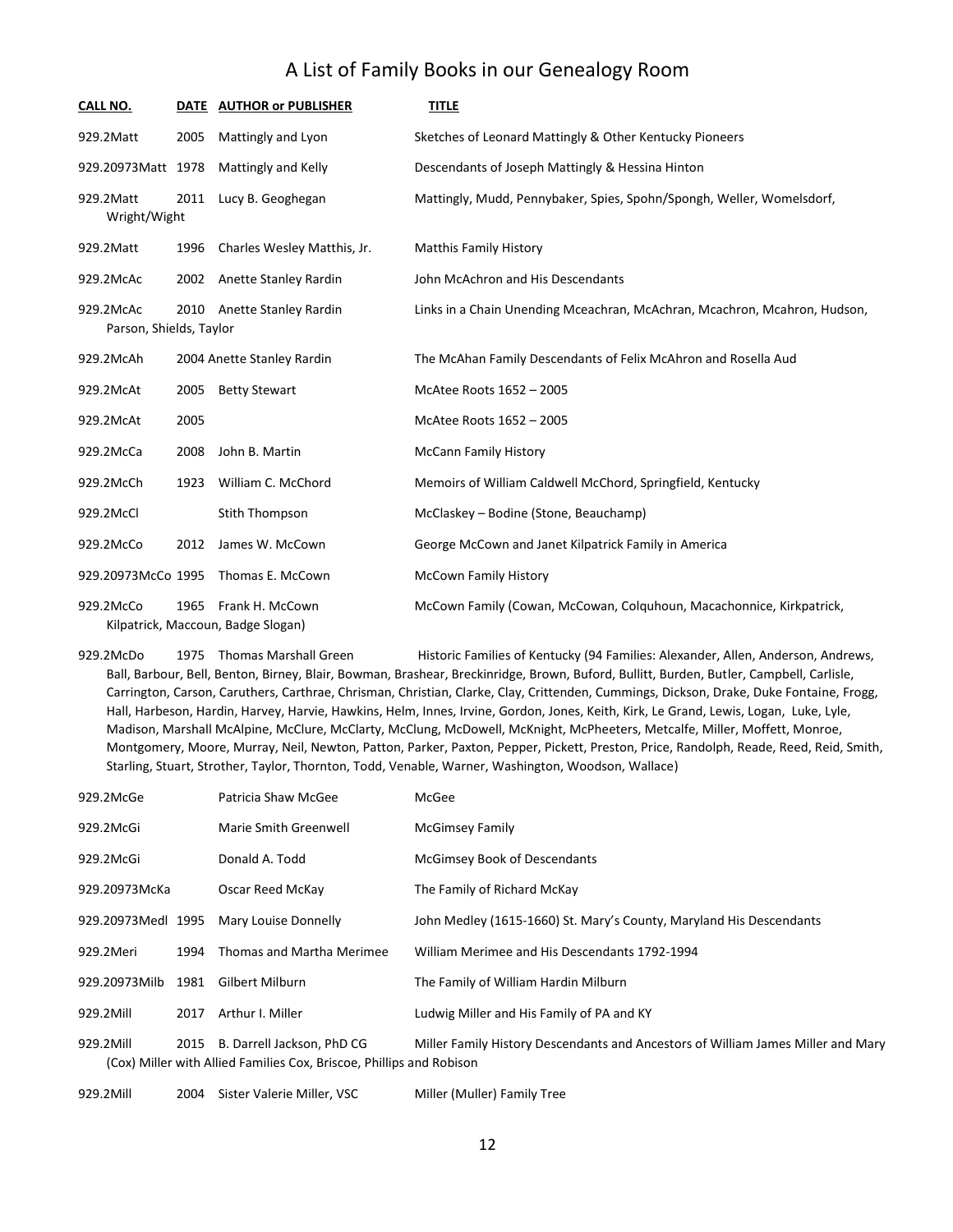| <u>CALL NO.</u>        |      | DATE AUTHOR or PUBLISHER           | <b>TITLE</b>                                                                       |
|------------------------|------|------------------------------------|------------------------------------------------------------------------------------|
| 929.2Milt              | 2002 | B. K. Marshall                     | Milton Family: Bess' People Part A Chapts 3-6 (draft)                              |
| 929.2Milt              | 2002 | B. K. Marshall                     | Milton Family: Bess' People Part A Chapts 3-6 (draft)                              |
| 929.2Mont              | 2008 | <b>Carl Richard Simmons</b>        | Ancestors of Mary Elizabeth Montgomery                                             |
| 929.2Mont              | 1999 | Janet Bishop Carter                | Montgomery, Walker, Barnes, Lewis, Bishop Unseld                                   |
| 929.2Mont              | 2015 | <b>Warren Montgomery</b>           | Thomas Montgomery b. c 1748 d. 1834 Revisited                                      |
| 929.2Moor              | 2011 |                                    | Moores Heirloom Edition (a Moore Registry)                                         |
| 929.20973Moor 1998     |      | <b>Robert Payne Moore</b>          | The Salt That Did Not Lose Its Savor: Reuben and Lula Neal Moores and their Family |
| 929.2Moor              |      |                                    | Family Bible Dr. Benedict Joseph Moore & Dr. John Sutcliffe Moore                  |
| Sorency, Thomas Wilson |      | 929.20973Moor 2000 Andrew L. Moore | Moore Summary Detail and the related families of Bayne, Hays, Lewis, Milton,       |
| 929.2Moor              | 1995 | James R. Moore, Jr.                | James Moore of Prince George's County, Maryland Second Edition                     |
| 929.2Morg              | 1987 | James E. Morgan, Jr.               | Heritage Ancestors of James E. Morgan, Sr. and Maggie Lee Lawson Morgan            |
| 929.2Morg              | 1994 | Charles R. Churchman               | Kentucky Descendants of Colonel Morgan Morgan                                      |
| 929.2Mudd              |      |                                    | Descendants of Thomas Mudd                                                         |
| 929.2Mudd              | 1984 | Richard D. Mudd                    | The Mudd Family of the United States Volume I                                      |
| 929.2Mudd              |      | Richard D. Mudd                    | The Mudd Family of the United States Volume 2                                      |
| 929.20973Mudd 1989     |      | Richard D. Mudd                    | Dr. Samuel Alexander Mudd and His Descendants                                      |
| 929.2Mudd              | 2008 | Elizabeth Jones Donahue            | The Mudd Family Tree (Connection to the Donahue Family)                            |
| 929.20973Mulh 1995     |      | Mulhall, Mulhall & Mulhall         | History of the Mulhall Family, Ireland to Kentucky Volume 1                        |
| 929.2Murp              | 2010 | Lois Wilson Murphy                 | <b>Our Migrating Murphys</b>                                                       |
| 929.2Murp              | 2015 | Ellen Tatum Smith                  | Dallas Cox Murphey & Savilla A. Duncan Murphey Family Bible                        |
| 929.2Murp              | 2003 | John & Dorothy Young               | Murphy - Raymond Family Directory                                                  |
| 929.2Murr              | 2006 | Vernon Lee Gibbs                   | <b>Murrell Family History</b>                                                      |
| 929.2Muse              | 2011 | Don W. Hoover                      | George Muse and George Washington, A Curious Relation                              |
| 929.2Nall              | 1978 | Dolphin and Nall                   | Nall Family of America including Nalle, Naul Nalls                                 |
| 929.2Nall              | 2018 | Joseph A. Dube                     | Nally/Nalley - A Maryland Family, The History of Seven Generations                 |
| 929.2Neri              | 1880 | Robert Clarke & Co                 | The Life of Rev. Charles Nerinckx: With a Chapter on Early Catholic Missions of Ky |
| 929.2Neri              | 1986 | Florence Wolff                     | With Captain Dogwood, A Life of Charles Nerinckx                                   |
| 929.2Nevi              | 2000 | Nevitt and Feese                   | <b>Nevitt Family History</b>                                                       |
| 929.2Nich              | 1988 | Charles N. Brown                   | Nicholls/Nichols, Hite, Huston, Huston, Tichenor, Ferguson, Lewis                  |
| 929.2Noe               | 2010 | <b>Peter Richard Guetig</b>        | The Noe Family Ancestry                                                            |
| 929.20'Dan             | 2007 | Dr. Bob Cinnamond                  | O'Daniel - Smith and Allied Families                                               |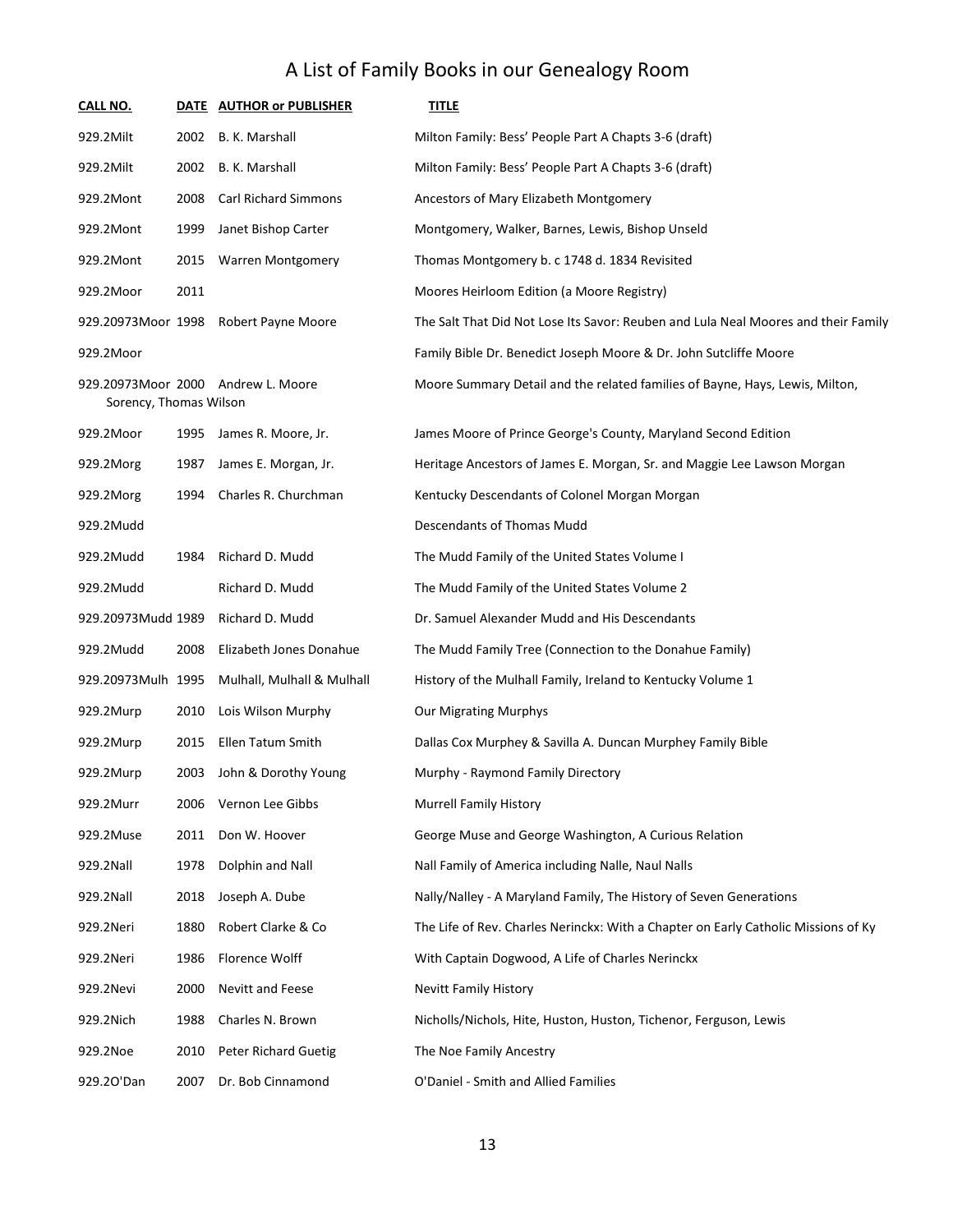| <b>CALL NO.</b>              |      | DATE AUTHOR or PUBLISHER                                         | <b>TITLE</b>                                                                                                                                                                                                |
|------------------------------|------|------------------------------------------------------------------|-------------------------------------------------------------------------------------------------------------------------------------------------------------------------------------------------------------|
| 929.20'Nea                   | 1979 | Corwin O'Neal                                                    | Meet The O'Neals                                                                                                                                                                                            |
| 929.20'Nea                   | 1987 | R. Eugene Norris III                                             | O'Neals in the Ozarks, A Genealogical History                                                                                                                                                               |
| 929.20rtk                    | 2005 | Wilda Ortkiese Stovall                                           | Orthgiess, Ortkiese, Orkies, Germany to America 1707 -                                                                                                                                                      |
| 929.20ver<br><b>Families</b> | 2013 | Geraldine del Greco                                              | Our Common Origins, A Family History of The Overtons The Redmons and Allied                                                                                                                                 |
| 929.20ver                    | 1986 | <b>Lillian Parrish Overstreet</b>                                | Kentuckians of Yore and Kinsmen Galore: Boyle, Callender, Duncan, Fleming, Green,<br>Hardesty, Hardisty, Hupp, Leathers, Lefler, Lewis, Milton, Moody, Overstreet, Parish, Rodman, Shelburne, Snider, White |
| 929.20wen                    | 1977 | Josephine M. Elliott                                             | Robert Dale Owen's Travel Journal 1827                                                                                                                                                                      |
| 929.2Pank                    | 1969 | George Edward Pankey                                             | John Pankey of Manakin Town, Virginia and His Descendants, Volume One                                                                                                                                       |
| 929.2Pank                    | 1981 | George Edward Pankey                                             | John Pankey of Manakin Town, Virginia and His Descendants, Volume Three                                                                                                                                     |
| 929.2Peak                    | 2013 | Barbara H. Cecil                                                 | Edward Peake and Anne Wheatley Descendants                                                                                                                                                                  |
| 929.2Peak                    | 2008 | Elizabeth Jones Donahue                                          | The Peake/Peak Family Tree (Connection to the Donahue Family)                                                                                                                                               |
| 929.2769495Peak              |      |                                                                  | Robert Zwicker and John Stewart The Peakes of Nelson County, Kentucky                                                                                                                                       |
| 929.2Penn                    | 1992 | Mary Christian                                                   | The Penn Ancestors of Corine Penn Christian Descendant of Abram Penn                                                                                                                                        |
| 929.20973Phil                | 1988 | Peggy Frances Rush                                               | The Phillips Family of Station Run and Hardin's Creek, Washington Co., Kentucky                                                                                                                             |
| 929 Pick                     |      | 1991 Patricia F. Hunter<br>Charles Lewis Pickett and Jane Dowell | Pickett Cousins A 350 Year History 1640-1990 Some Ancestors and Descendants of                                                                                                                              |
| 929.2Pier                    | 1878 | Lizzie B. Pierson                                                | Pierson Genealogical Records                                                                                                                                                                                |
| 929.20973Pike                | 1994 | Lamar Hamilton<br>William Pike and Susanna Mills                 | Pike Connections: From Maryland to Kentucky & Beyond, The Descendants of                                                                                                                                    |
| 929.2Poca                    | 1994 | Brown, Myers, Chappel                                            | Pocahontas' Descendants, with Corrections and Additions                                                                                                                                                     |
| 929.2Poca                    | 1997 | Brown, Myers, Chappel                                            | Pocahontas' Descendants, Third Corrections and Additions                                                                                                                                                    |
| 929.2Poin                    | 1977 | John Poindexter Landers                                          | Poingdestre-Poindexter, A Norman Family                                                                                                                                                                     |
| 929.2Polk                    | 2015 | Rita Dunlap                                                      | Polk Family (Charles Polke and Delilah Tyler)                                                                                                                                                               |
| 929.2Polk                    | 2019 | John G. Kester                                                   | The Other Polks, The Descendants of Charles Polke the Indian Trader, Vol. 1                                                                                                                                 |
| 929.2Polk                    | 2019 | John G. Kester                                                   | The Other Polks, The Descendants of Charles Polke the Indian Trader, Vol. II                                                                                                                                |
| 929.2Polk                    | 2019 | John G. Kester                                                   | The Other Polks, , The Descendants of Charles Polke the Indian Trader, Vol. III                                                                                                                             |
| 929.2Pott                    | 2013 | Ronald W. Pottinger                                              | Walnut Hill 1788 Looking Back 225 Years                                                                                                                                                                     |
| 929.2Powe                    | 2004 | Georgia Davis Powers                                             | Celia's Land, A Historic Novel                                                                                                                                                                              |
| 929.2Powe                    | 2013 | Ellen Tatum Smith                                                | Descendants of Walter M. Powers                                                                                                                                                                             |
| 929.2Powe                    | 1938 | Rosalie Noland Ball                                              | The Powell's of Virginia The Family Tree of Col. Leven Powell                                                                                                                                               |
| 929.20973Prof                | 2000 | Robert Borton                                                    | The Proffitts: A History                                                                                                                                                                                    |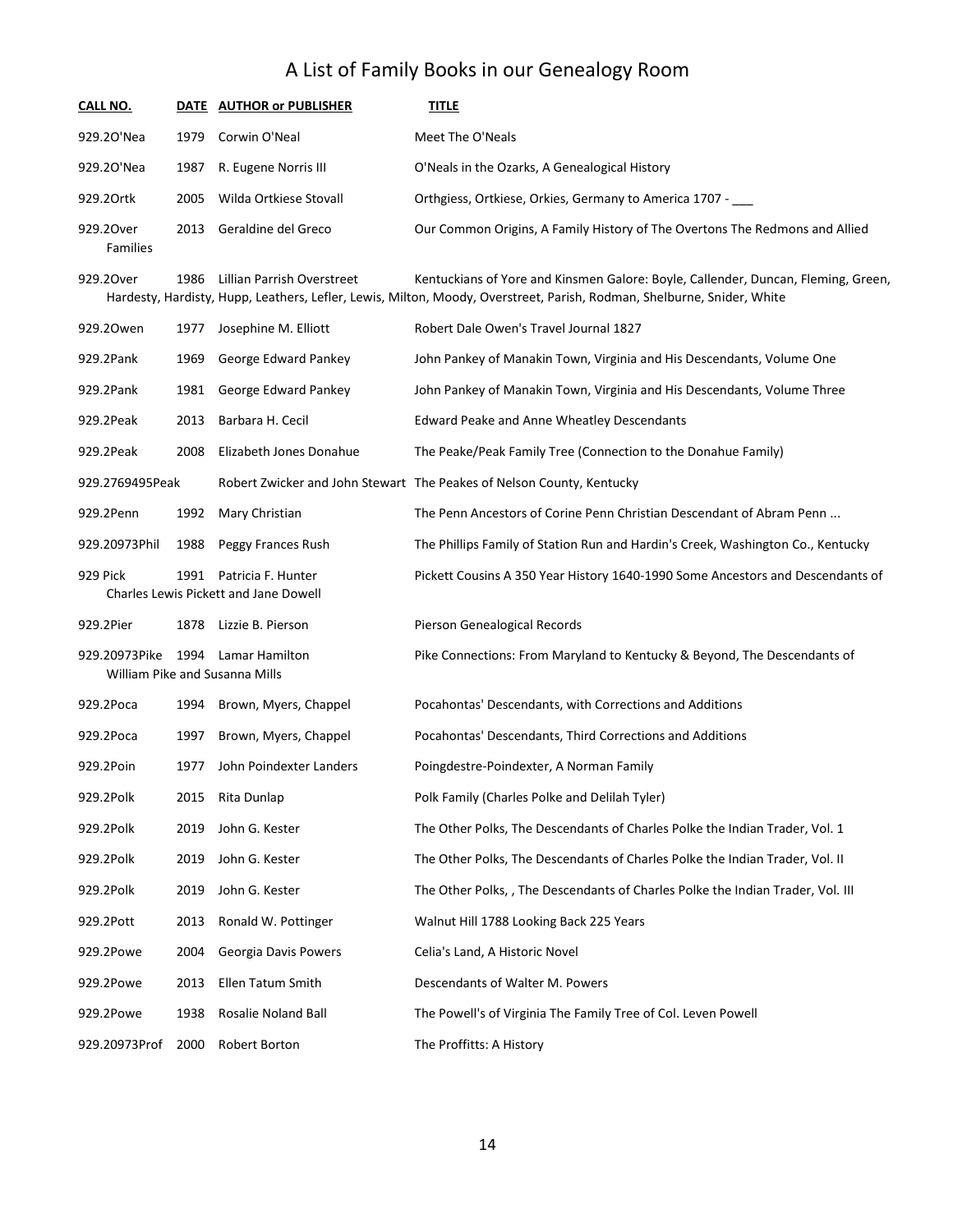#### **CALL NO. DATE AUTHOR or PUBLISHER TITLE**

929.20973Purc 1982 Betty Purcell Grise Thomas Purcell and His Wife Elenor Sullivan Pioneers Settlers of Bullitt County Kentucky and Descendants of their son Isaac Purcell 1774-1805 with the families of Daniel and James Sullivan and Thomas Collins and Allied Lines: Buffington, Ferree, Cope, Duboise, Tweedle

| 929.20973Rams 1983    |      | Robert H. Stone                                               | Wild Garlic Islands, A Genealogical Account of the Ramsey Family           |
|-----------------------|------|---------------------------------------------------------------|----------------------------------------------------------------------------|
| 929.2Rand             | 1972 | Jonathan Daniel                                               | The Randolphs of Virginia                                                  |
| 929.20973Rapi         | 1978 | Mary Louise Donnelly                                          | Rapier, Hayden and Allied Families Colonial Maryland and Kentucky          |
| 929.20973Ray          | 1993 | Ann Tyson Sipes                                               | The Ray Book, A Family of Central Kentucky 1705-1993 Volume 1              |
| 929.2Reas             | 1990 | Marie & Donald Anderson                                       | The Reasoner Story 1665-1990                                               |
| 929.2Reed<br>Thompson | 1999 | Sharon Reed & Sheila Calbert                                  | Reed Family Tree, Downs, Duncan, Edelen, Hamilton, Lee, Maddox, Mitchell,  |
| 929.2Rhod             | 2008 | <b>Blanford and Stovall</b><br>Kentucky with Some Descendants | Herod Rhodes 1826-1915 wife Mary Sarah Frances Jenkins Rhodes 1929-1920 of |
| 929.2Ried             | 2005 | John Griftor Riedel, Jr.                                      | The Riedel Family Tree 2005                                                |
| 929.2Ried             | 2013 | John Griftor Riedel, Jr.                                      | The Riedel Family Tree Appendage 2013                                      |
| 929.2Ritc             |      | Hattie Lee Ritchie Bowman                                     | Ritchie                                                                    |
| 929.2Ritc             | 2008 | Jeanie Ritchie-Blaski                                         | Ritchie Family                                                             |
| 929.2Ritc             | 2018 | Jeanie Ritchie-Blaski                                         | <b>Bernard Lee Ritchie</b>                                                 |
| 929.2Ritc             | 2015 | Jeanie Ritchie-Blaski                                         | Curtis Malachi (C.M.) Ritchie Sr. 1876-2015                                |
| 929.2Robe             |      | J. Montgomery Seaver                                          | The Roberts Genealogy                                                      |

929.2Robe 2006 William W. Robe, A.A. My Country Tis of Thee (surnames: Beckwith, Bielefeldt/Kruse, Boarman, Bretz/Gurgen, Brown, Bryan, Burford, Butler, Dean, Delahay, Dodd, Drury, Gentle, Gerard, Hagan, Harvey, Hayden, Hudson, Hussey, King, Langworth, Layton, Low, Machler, Mattingly, McCauley, McDaniel, Miles, Millard, Moore, Mudd, Peake, Pidgeon, Porter, Purdey, Redman, Riney, Robe/Rabbe, Robinson, Shirecliffe, Slye, Snowe, Thompson, Tucker, Wathen, Wheatley, Wheeler, White, Whitehead, Wright

|                    |      | 929.20973Robi 1994 Ayliffe Jacobs Bogle                                  | Descendants of John Robinson (c1761-1818) of Virginia                                    |
|--------------------|------|--------------------------------------------------------------------------|------------------------------------------------------------------------------------------|
| 929.2Roge          | 2000 | Florence Linzy Littlejohn                                                | Genealogy of the Rogers and Linzy Families                                               |
| 929.20973Roge 1977 |      | Linda Saul Czarny                                                        | Rogers Run, James Rogers and His Descendants                                             |
| 929.2Ross          | 1994 | Karen Stein Daniel, C.G.                                                 | Three Generations of Descendants of Shapley Prince Ross                                  |
| 929.2Rowa          | 1976 | <b>Randall Capps</b>                                                     | The Rowan Story: From Federal Hill to My Old Kentucky Home                               |
| 929.2Rowa          | 1994 | Ida M.K. Rowan Corley Roberts                                            | Rising Above It All, A Tribute to the Rowan Slaves of Federal Hill                       |
| 929.2Rupp          |      |                                                                          | Adolph Rupp Scrapbook                                                                    |
| 929.209Russ        | 1985 | Ronald P. Russell                                                        | The Russell Family                                                                       |
| 929.20973Russ      | 1989 | John Russell Bartlett<br>John Russell of Woburn, Massachusetts 1640-1878 | Genealogy of that Branch of the Russell Family Which Comprised the Descendants of        |
| 929.2Ruth          | 1977 | William Kenneth Rutherford &                                             | Genealogical History of Our Ancestors Vol. I (Rutherford)                                |
| 929.2Ruth          | 1977 |                                                                          | William Kenneth Rutherford &  Genealogical History of Our Ancestors Vol. II (Rutherford) |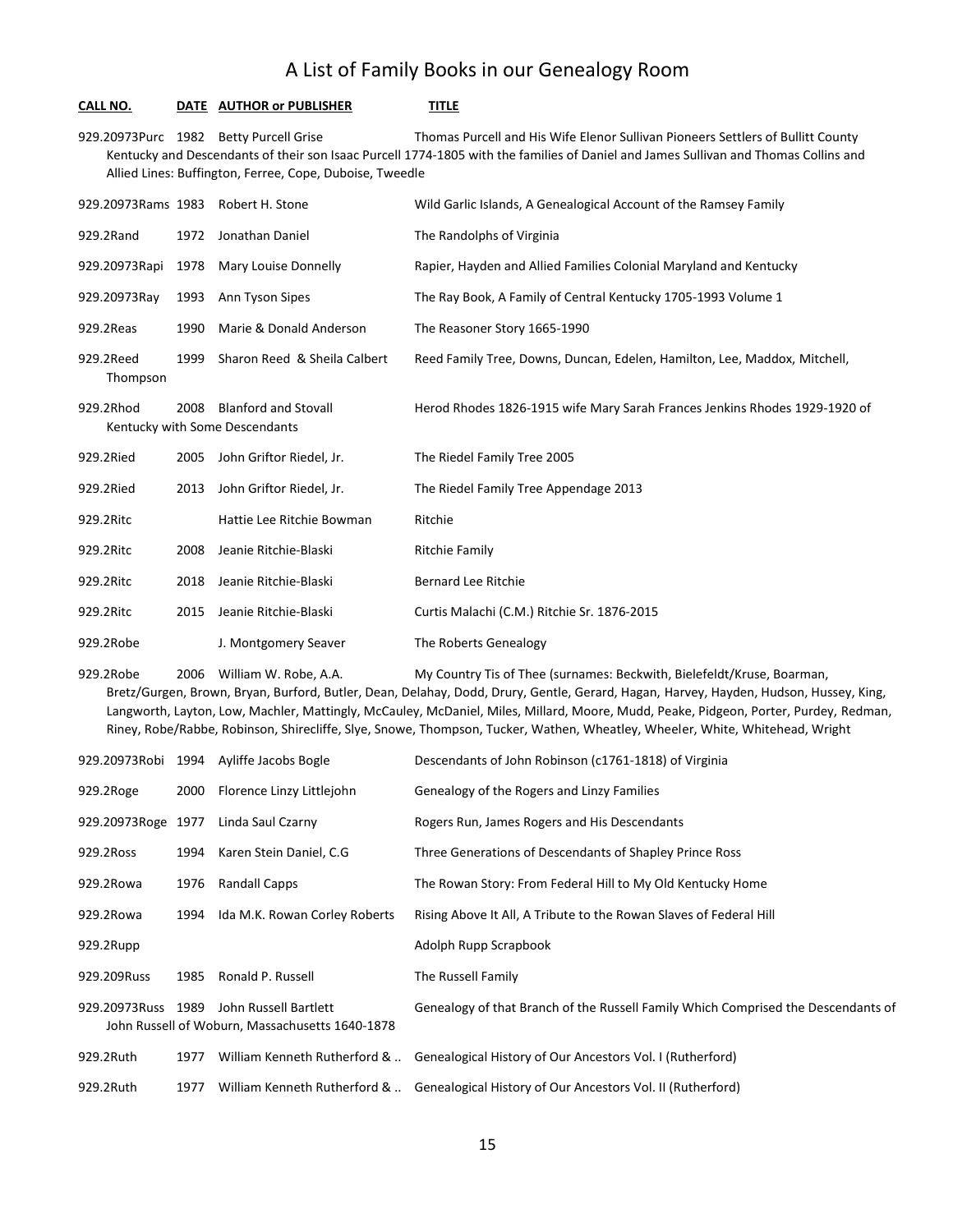| CALL NO.                            |      | DATE AUTHOR or PUBLISHER                                                                       | title                                                                                                                                                                                                                        |
|-------------------------------------|------|------------------------------------------------------------------------------------------------|------------------------------------------------------------------------------------------------------------------------------------------------------------------------------------------------------------------------------|
| 929.2949Ryan                        | 1998 |                                                                                                | Glen Ryan Jr. and Eleanor Abell  The Descendants of James Ryan of Washington County, Kentucky including the<br>families of Shewmaker, Thompson, Yocum, Abell, Fowler, Hayden, Mattingly, Riley, Spalding, Thomas Toon, et al |
| 929.2Seay                           | 1984 | Faye Sea Sanders                                                                               | Leonard Seay Descendants & Kin                                                                                                                                                                                               |
| 929.2Semm                           | 1956 | The Maryland Historical Society<br>Middleton, Neale, Simpson, Thompson                         | Semms, The Maryland Semmes and Kindred Families: Greene, Boarman, Matthews,                                                                                                                                                  |
| 929.2Sett                           |      | c2005 Michelle Pharr                                                                           | Settles & Sutton Family Cookbook (and family photos)                                                                                                                                                                         |
| 929.2Shai                           | 2015 | Charles D. Summers                                                                             | <b>Francis Shain Descendants</b>                                                                                                                                                                                             |
| 929.2Shai                           | 2015 | Charles D. Summers                                                                             | Recall: The Recollections of May Louise Shain Summers                                                                                                                                                                        |
| 929.2Shaw                           | 2002 | Patricia Shaw McGee                                                                            | <b>Shaws Station</b>                                                                                                                                                                                                         |
| 929.2Shel                           | 2012 | <b>Frances Cook Leathers</b>                                                                   | Descendants of Thomas Shelburne                                                                                                                                                                                              |
| 929.2Shie                           | 1978 | American Genealogical R                                                                        | <b>Shields Family History</b>                                                                                                                                                                                                |
| 929.2Simm                           | 2016 | Wanda Gay Simmons                                                                              | Connecting Our Southern Maryland Roots Vol. 1                                                                                                                                                                                |
| 929.2Simm                           | 2016 | Wanda Gay Simmons                                                                              | Connecting Our Southern Maryland Roots Vol. 2                                                                                                                                                                                |
| 929.20973Sims 1990                  |      | Mary Ann Dickerson Shoemaker                                                                   | James Alfred Sims, A Kentucky Descendant of the Maryland Semmes                                                                                                                                                              |
| 929.2Sisc<br>Luise Keinrick         | 1990 | Judy Pierce Nacke                                                                              | The Descendants of Johan Gottfried Casper MadSchopskcy (Sisco) and Catherine                                                                                                                                                 |
| 929.2Sloc                           | 1936 | Otho Winger                                                                                    | The Lost Sister Among The Miamis                                                                                                                                                                                             |
| 929.2Smit                           | 2007 | Mary Annette Jones Wimsatt                                                                     | Smith Jones Hunter                                                                                                                                                                                                           |
| 929.2Smit                           |      | DeAnna Fisher & Marie Green                                                                    | Smith Family of Nelson County, Kentucky                                                                                                                                                                                      |
| 929.2Smit                           | 1995 | Rosemary Smith Dawood                                                                          | Smiths Nelson County, Kentucky and Washington County, Kentucky                                                                                                                                                               |
| 929.2Smit                           | 2010 | <b>NCGR</b>                                                                                    | Smith (papers of Marie Smith Greenwell)                                                                                                                                                                                      |
| 929.2Smit                           | 2001 | Kelly Green Donovan                                                                            | Our Smith & Hopkins Family and Other Related Families                                                                                                                                                                        |
| 929.2769Smit                        | 1999 | Leonard E. (Gene) Smith                                                                        | My Memories                                                                                                                                                                                                                  |
| 929.2Smit<br><b>His Descendants</b> | 1999 | William T. Smith                                                                               | Into and Out of Old Kentucky A Two Hundred Year Journey Vol. I: James Smith and                                                                                                                                              |
| 929.209Snel                         | 1995 | Emma Jo Levey Davis<br>Descendants with Napier/Napper, Deats/Dietz, and Holtzclaw Allied Lines | John Snellenbarger (Schnellenbarger, Shellaberger, Snellen) 1768-1837 and His                                                                                                                                                |
| 929.2Spal                           | 1996 | <b>Charles Warren Spalding</b>                                                                 | The Spalding Memorial: A Genealogical History of Edward Spalding                                                                                                                                                             |
| 929.2Spee                           |      | reprint Thomas Speed                                                                           | Records and Memorials of The Speed Family                                                                                                                                                                                    |
| 929.20973Stal                       | 1981 | Baker, Stallard, Stallard                                                                      | The Stallard Connection, A Family History                                                                                                                                                                                    |
| 929.2Stan                           | 2007 | James Powers Stansbury                                                                         | James Powers Stansbury (Memoirs)                                                                                                                                                                                             |
| 929.2Stap                           | 2005 | Gretchen E. Staples Kroll                                                                      | William Staples (c1675-c1755) of Hanover County, Virginia Vol. 1 & 2                                                                                                                                                         |
| 929.20973Stil                       | 1980 | Lois Ogden Stiles Sparks                                                                       | A History of The David Stiles Family, A Genealogy 1575-1980                                                                                                                                                                  |
| 929.20973Ston                       | 1987 | Robert H. Stone                                                                                | Stone Connections, A More Complete Genealogy of the Stone Family                                                                                                                                                             |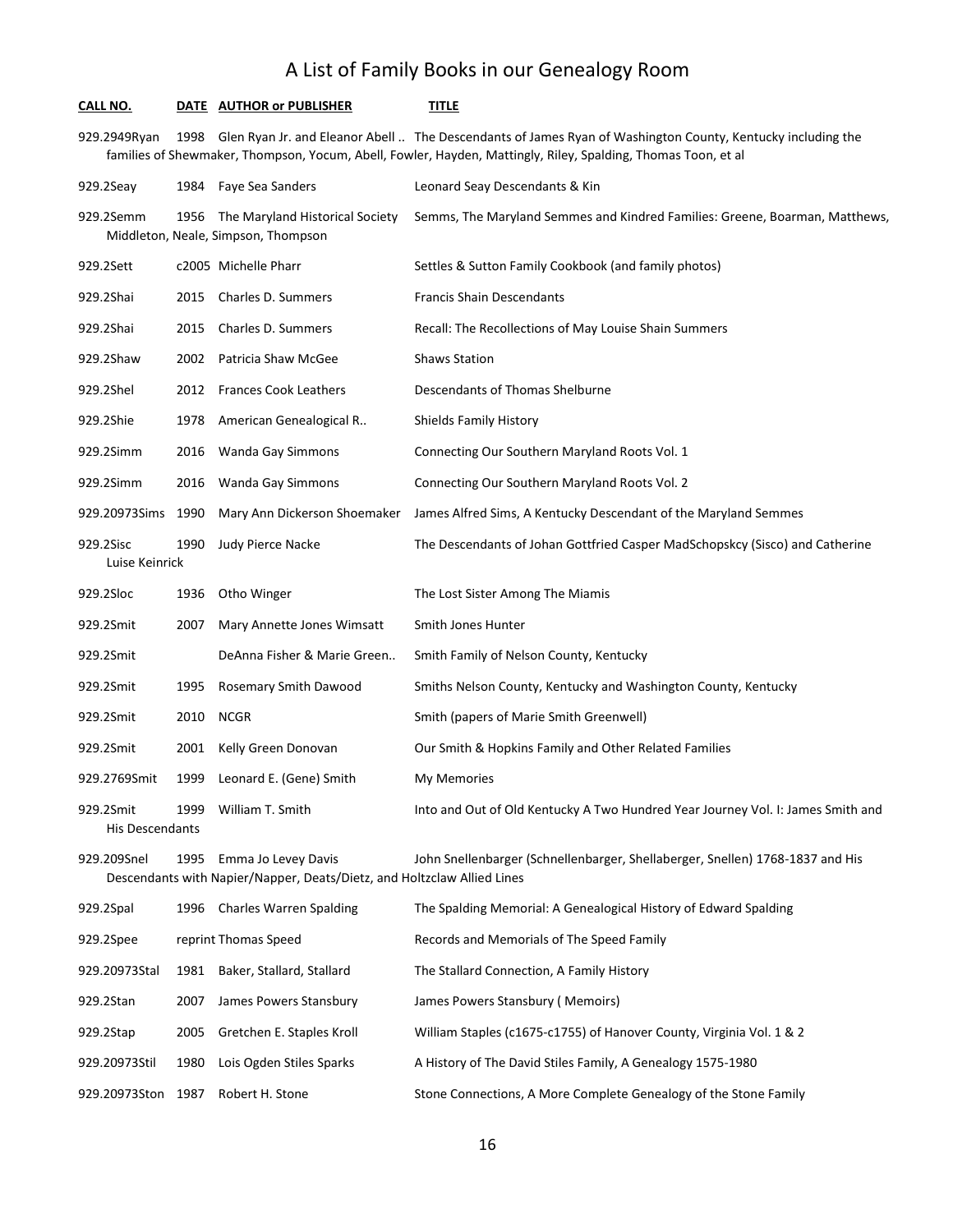| <b>CALL NO.</b>               |      | DATE AUTHOR or PUBLISHER                            | <b>TITLE</b>                                                                                                                                                                                                                |
|-------------------------------|------|-----------------------------------------------------|-----------------------------------------------------------------------------------------------------------------------------------------------------------------------------------------------------------------------------|
| 929.20973Ston                 | 1984 | John M. & Roberta Wearmouth                         | Thomas Stone Elusive Maryland Signer                                                                                                                                                                                        |
| 929.20973Stra                 | 1993 | John R. Mayer                                       | Strange of Eastern America                                                                                                                                                                                                  |
| 929.2Stra                     | 1998 | J. D. Strattan                                      | Family History of Strattan-Hunter                                                                                                                                                                                           |
| 929.2Stra                     |      | J.D. Strattan                                       | Diary of Catherine Maria "Kit" Hunter Strattan 1850-1907                                                                                                                                                                    |
| 929.2Summ                     | 2015 | Charles D. Summers                                  | The Summers-Shain Ancestry of Charles David Summers (Roby, Parrent, Harper,<br>McDaniels, Gaddie, Nalley, Cissell, Ricketts, Deats, Duvall, Weakley, Pennebaker, Pendergrass, Broughton                                     |
| 929.2Summ                     | 2015 | Charles D. Summers                                  | Summers Family of Maryland and Kentucky Descendants                                                                                                                                                                         |
| 929.2Suth                     | 1968 | Henry C. Sutherland                                 | Sutherland Records found in GA, IL, IN, KY, MD, NC, SC and VA                                                                                                                                                               |
| 929.2Sway                     | 2004 | Eula Ray Sweazy Kirkland                            | Sweazy Family History (Swayze, Swasey, Sweesey)                                                                                                                                                                             |
| 929.2Tayl                     | 2004 | Frank "Abe" Taylor                                  | <b>Taylor Family History</b>                                                                                                                                                                                                |
| 929.20973Tayl                 | 1990 | Celia H. Keeling                                    | <b>William Taylor Family</b>                                                                                                                                                                                                |
| 929.2Terr                     | 1995 | Earnest L. Terry                                    | Terry Family Census 1790-1920 Vol. 1 (AL, AR, CA, FL, IL, IN, KY, LA, MS, MO)                                                                                                                                               |
| 929.2Terr                     | 1995 | Earnest L. Terry                                    | Terry Family Census 1790-1920 Vol. II (NC, OH, OK, OR, SC, TN, TX, VA, WV, WA)                                                                                                                                              |
| 929.2Thom                     |      | J. Montgomery Seaver                                | <b>Thomas Family Records</b>                                                                                                                                                                                                |
| 929.2Thom                     | 2014 | Sue Thompson Kathman                                | Leo and Angela Thompson: A Family History                                                                                                                                                                                   |
| 929.20973Thom 1984            |      | Margaret Mary Thompson, SCN                         | Thompson Collections, A Research Tool                                                                                                                                                                                       |
| 929.2Thom                     | 2000 | William T. Smith<br>Thompsons and their Descendants | Into and Out of Old Kentucky A Two Hundred Year Journey Vol. III, Green County                                                                                                                                              |
| 929.20973Thom 1980            |      | Jan Scarbrough Freville                             | Family History of Charles Boromeo Thompson and Emily Josephine Clark                                                                                                                                                        |
| 929.20973Thom 1976            |      | Francis Gertrude Thompson                           | Genealogy of one Robert Thompson Family c1676-1976                                                                                                                                                                          |
| 929.20973Tich                 | 1988 | Harold A. Tichenor                                  | <b>Tichenor Families in America</b>                                                                                                                                                                                         |
| 929.20973Tich                 | 1977 | Harold A. Tichenor                                  | The Descendants of Martin Tichenor                                                                                                                                                                                          |
| 929.2Trav                     |      | Charles "Chuck" Travis                              | Two Faces (a Memoir)                                                                                                                                                                                                        |
| 929.2Tyle<br><b>Tylers</b>    | 2017 | Michael Allen Tyler                                 | The Early Tyler Family in Kentucky, Edward Tyler 1718-1802 Patriarch of Kentucky                                                                                                                                            |
| 929.20973Tyle<br>Pennsylvania |      | Clark Leonard                                       | The Tyler, Thomas & Calkin Families of Massachusetts, Connecticut, New York and                                                                                                                                             |
| 929.2Unde                     | 1999 | William T. Smith<br>Underwood and His Descendants   | Into and Out of Old Kentucky A Two Hundred Year Journey Vol. II: Hyram                                                                                                                                                      |
| 929.2Upte                     |      | 2017 James J. Schultz                               | Our Cryan, Roche, Schultz, and Uptegrove Ancestors - Europe to Minnesota, A 2017<br>Family History of our Dutch, English, German, Irish, and Scottish Ancestors, including the Adams, Cryan, Cullinan, Dougherty, Jannusch, |

Kurash, Luthe, McIsaac, Nevitt, Op den Graeff, Roche, Rude, Schultz, Smith, Uptegrove and other Families

| 929.2Upte | 2011 | Jim Schultz | Uptegrove History Kentucky to Minnesota, A 2011 Family History |
|-----------|------|-------------|----------------------------------------------------------------|
| 929.2Upte |      | Jim Schultz | Joseph Lloyd Uptegrove's Pension File part 1                   |
| 929.2Upte |      | Jim Schultz | Joseph Lloyd Uptegrove's Pension File part 2                   |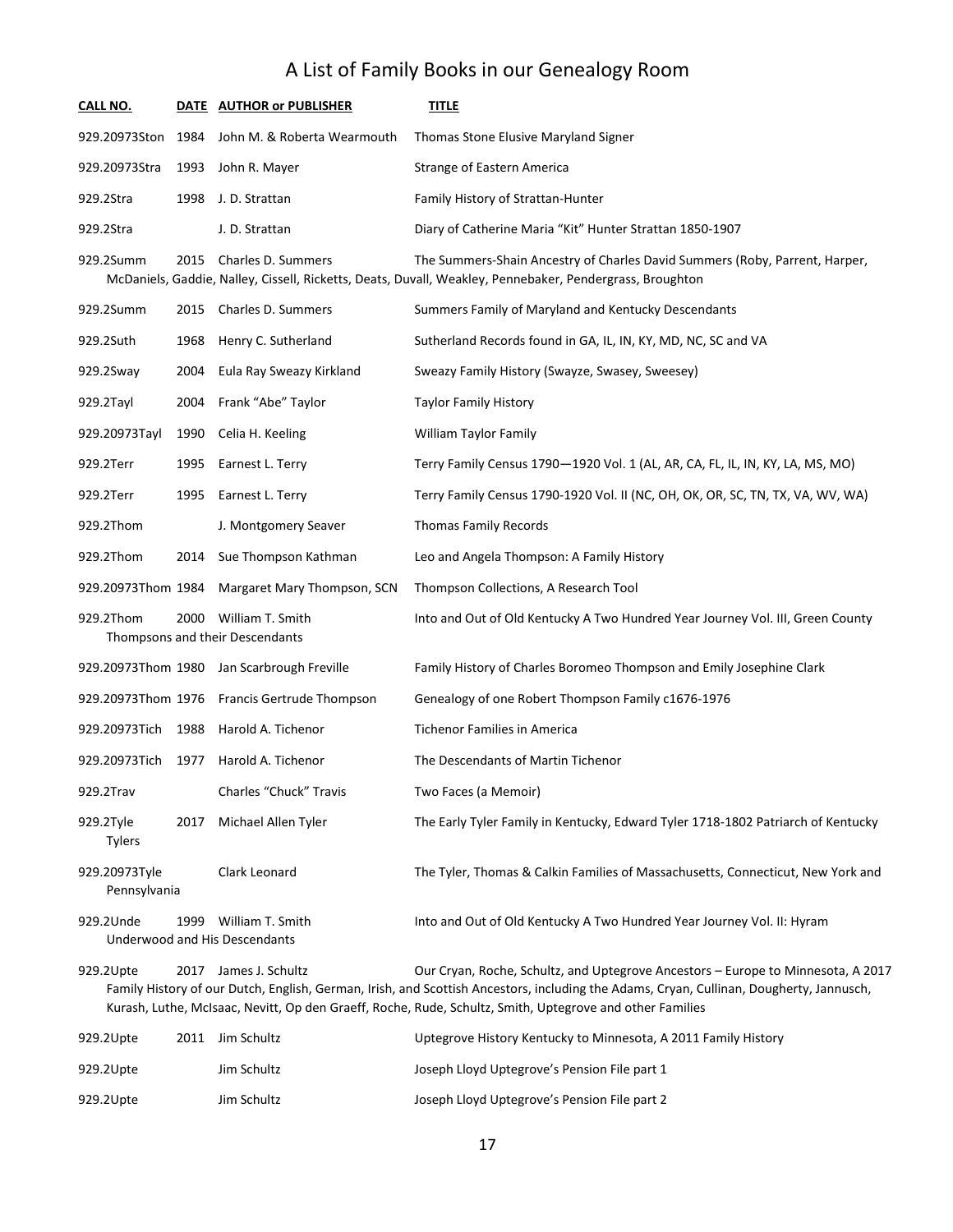| CALL NO.                                                                                                                                                               |      | DATE AUTHOR or PUBLISHER                                                                    | <b>TITLE</b>                                                                      |  |  |
|------------------------------------------------------------------------------------------------------------------------------------------------------------------------|------|---------------------------------------------------------------------------------------------|-----------------------------------------------------------------------------------|--|--|
| 929.2VanW                                                                                                                                                              |      | Clark M. Leonard                                                                            | The Van Winkle Family of New Jersey, New York, Kentucky and Ohio                  |  |  |
| 929.2Van                                                                                                                                                               | 1935 | Oscar M. Voorhees                                                                           | Historical Handbook of the Van Voorhees Family in the Netherlands and America     |  |  |
| 929.2Vaug                                                                                                                                                              | 1878 | Thos. M. Vaughan                                                                            | Memoirs of Rev. Wm. Vaughan, D.D., also an essay and 2 sermons                    |  |  |
| 929.20973 Veat 1974 Wanda V. Clark                                                                                                                                     |      | Descendants of James Veitch, The Sheriffe                                                   | We Veitches, Veatches, Veaches, Veeches, An Historical Treasury of the            |  |  |
|                                                                                                                                                                        |      | 929.20973 Veat 1992 Wanda Veatch Clark<br>Descendants of James Veitch, The Sheriffe Vol. II | We Veitches, Veatches, Veaches, Veeches, An Historical Treasury of the            |  |  |
| 929.20973 Veat 1992 Wanda Veatch Clark<br>We Veitches, Veatches, Veaches, Veeches, An Historical Treasury of the<br>Descendants of James Veitch, The Sheriffe Vol. III |      |                                                                                             |                                                                                   |  |  |
| 929.2Vowe                                                                                                                                                              | 1977 | Tillie Whalen Onishak                                                                       | Heirs of John Hill Vowels and Sarah Ellen Howard                                  |  |  |
| 929.20973Vowl 1988                                                                                                                                                     |      | Robert P. Moore                                                                             | Vowles/Vowels of Maryland, Virginia and Kentucky                                  |  |  |
| 929.2Walk                                                                                                                                                              | 2009 | Sheila Rusher Best                                                                          | The Legacy of Gideon Walker and Priscilla Duvall                                  |  |  |
| 929.20973Walk 1992                                                                                                                                                     |      | Annette Kimbrough Gould                                                                     | The Walker and Haydon Families                                                    |  |  |
| 929.20973Walk 1996<br>Odaniel, Spalding)                                                                                                                               |      | John Joseph "Jack" Walker                                                                   | Maryland Walker Descendants (Shircliff, Mattingly, Daily, Thompson, Spinks,       |  |  |
| 929.20973Weak 1980<br>Families                                                                                                                                         |      | Elizabeth W. McNamara                                                                       | Weakley, Scearce, Arnold Families of Kentucky, Their Descendants and Ancestral    |  |  |
| 929.2Well<br><b>Bernheim Forest</b>                                                                                                                                    | 1998 | Cletis Clark Weller                                                                         | Weller Place and Weller Family History, Memories of a Country Boy Deatsville, Ky. |  |  |
| 929.20973Well                                                                                                                                                          |      | John H. Jacobi & Judith                                                                     | The Descendants of Johannes Weller of Apple's Church                              |  |  |
| 929.2Well                                                                                                                                                              | 1985 | Beatrice Bayley, Inc.                                                                       | The Wells Family Heritage Book (Well U.S. Directory)                              |  |  |
| 929.20973Well                                                                                                                                                          | 1985 | Shelby Gallien                                                                              | The Weller Family in Kentucky, A Genealogical Notebook                            |  |  |
| 929.2Whit                                                                                                                                                              | 2012 | <b>Frances Cook Leathers</b>                                                                | Descendants of John White                                                         |  |  |
| 929.2Whit                                                                                                                                                              | 2008 | Patricia Finn Hunter                                                                        | The Whitlocks of Greasy Creek in Green County, KY                                 |  |  |
| 929.2Whit                                                                                                                                                              | 1912 | Charles Collier Whittier                                                                    | Notes on the English Ancestry of the Whittier & Rolfe Families of New England     |  |  |
| 929.2Whit                                                                                                                                                              | 1873 | D. B. Whittier                                                                              | Genealogy of the Two Branches of the Whittier Family From 1620 to 1873            |  |  |
| 929.209Wick                                                                                                                                                            | 1973 | John D. Wickliffe                                                                           | History of the Wickliffe, Waters, Harden and Logan Families in Kentucky           |  |  |
| 929.2Wilh                                                                                                                                                              | 1912 | Anita Fay Wilhite Fisher                                                                    | Genealogy of the Wilhoit Family 1685-1992                                         |  |  |
| 929.20973Wilk                                                                                                                                                          | 1984 | Lillian J. Crews                                                                            | Wilkes Records 1216-1984                                                          |  |  |
| 929.2Will                                                                                                                                                              | 1999 | Mary A. Williamson Curme                                                                    | The Williamson Family Chronicles                                                  |  |  |
| 929.20973Will                                                                                                                                                          | 1985 | Albert James Willett, Jr.                                                                   | The Willett Families of North America Vol. I                                      |  |  |
| 929.20973Will                                                                                                                                                          | 1985 | Albert James Willett, Jr.                                                                   | The Willett Families of North America Vol. II                                     |  |  |
| 929.20973Will                                                                                                                                                          | 1983 | Mary Louise Donnelly                                                                        | The Willett Family of Maryland, Colonial Pewterers Kentucky Pioneers              |  |  |
| 929.20973Will<br>Ancestors and Descendants                                                                                                                             | 1999 | Mary Louise Donnelly                                                                        | Edward Willett Colonial Maryland Pewterer, County Clerk, Plantation Owner His     |  |  |